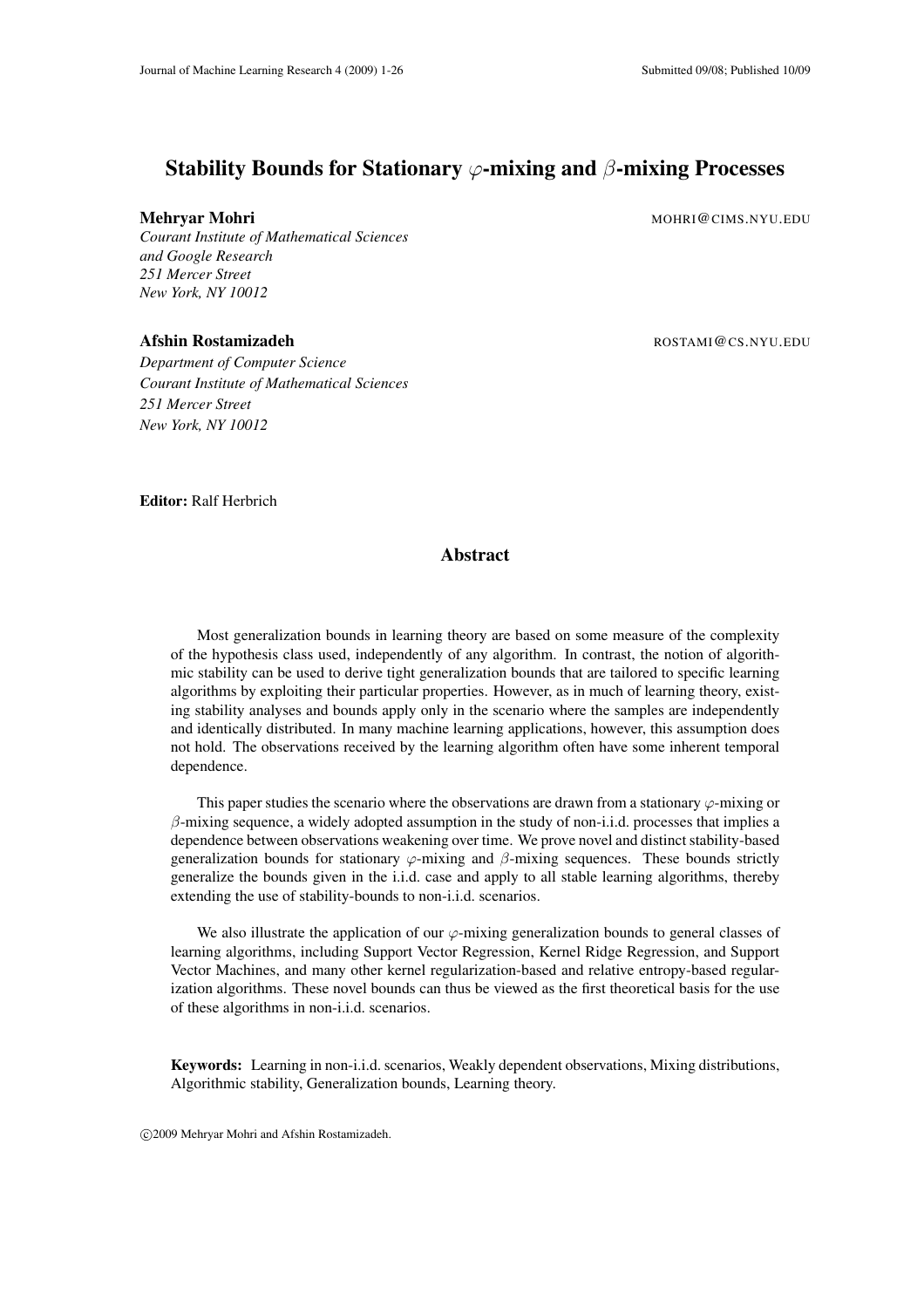## 1. Introduction

Most generalization bounds in learning theory are based on some measure of the complexity of the hypothesis class used, such as the VC-dimension, covering numbers, or Rademacher complexity. These measures characterize a class of hypotheses, independently of any algorithm. In contrast, the notion of algorithmic stability can be used to derive bounds that are tailored to specific learning algorithms and exploit their particular properties. A learning algorithm is stable if the hypothesis it outputs varies in a limited way in response to small changes made to the training set. Algorithmic stability has been used effectively in the past to derive tight generalization bounds (Bousquet and Elisseeff, 2001, 2002; Kearns and Ron, 1997).

But, as in much of learning theory, existing stability analyses and bounds apply only in the scenario where the samples are independently and identically distributed (i.i.d.). In many machine learning applications, this assumption, however, does not hold; in fact, the i.i.d. assumption is not tested or derived from any data analysis. The observations received by the learning algorithm often have some inherent temporal dependence. This is clear in system diagnosis or time series prediction problems. Clearly, prices of different stocks on the same day, or of the same stock on different days, may be dependent. But, a less apparent time dependency may affect data sampled in many other tasks as well.

This paper studies the scenario where the observations are drawn from a stationary  $\varphi$ -mixing or  $\beta$ -mixing sequence, a widely adopted assumption in the study of non-i.i.d. processes that implies a dependence between observations weakening over time (Yu, 1994; Meir, 2000; Vidyasagar, 2003; Lozano et al., 2006; Mohri and Rostamizadeh, 2007). We prove novel and distinct stabilitybased generalization bounds for stationary  $\varphi$ -mixing and  $\beta$ -mixing sequences. These bounds strictly generalize the bounds given in the i.i.d. case and apply to all stable learning algorithms, thereby extending the usefulness of stability-bounds to non-i.i.d. scenarios. Our proofs are based on the independent block technique described by Yu (1994) and attributed to Bernstein (1927), which is commonly used in such contexts. However, our analysis somewhat differs from previous uses of this technique in that the blocks of points we consider are not necessarily of equal size.

For our analysis of stationary  $\varphi$ -mixing sequences, we make use of a generalized version of Mc-Diarmid's inequality given by Kontorovich and Ramanan (2008) that holds for  $\varphi$ -mixing sequences. This leads to stability-based generalization bounds with the standard exponential form. Our generalization bounds for stationary  $\beta$ -mixing sequences cover a more general non-i.i.d. scenario and use the standard McDiarmid's inequality, however, unlike the  $\varphi$ -mixing case, the  $\beta$ -mixing bound presented here is not a purely exponential bound and contains an additive term depending on the mixing coefficient.

We also illustrate the application of our  $\varphi$ -mixing generalization bounds to general classes of learning algorithms, including Support Vector Regression (SVR) (Vapnik, 1998), Kernel Ridge Regression (Saunders et al., 1998), and Support Vector Machines (SVMs) (Cortes and Vapnik, 1995). Algorithms such as SVR have been used in the context of time series prediction in which the i.i.d. assumption does not hold, some with good experimental results (Müller et al., 1997; Mattera and Haykin, 1999). However, to our knowledge, the use of these algorithms in non-i.i.d. scenarios has not been previously supported by any theoretical analysis. The stability bounds we give for SVR, SVMs, and many other kernel regularization-based and relative entropy-based regularization algorithms can thus be viewed as the first theoretical basis for their use in such scenarios.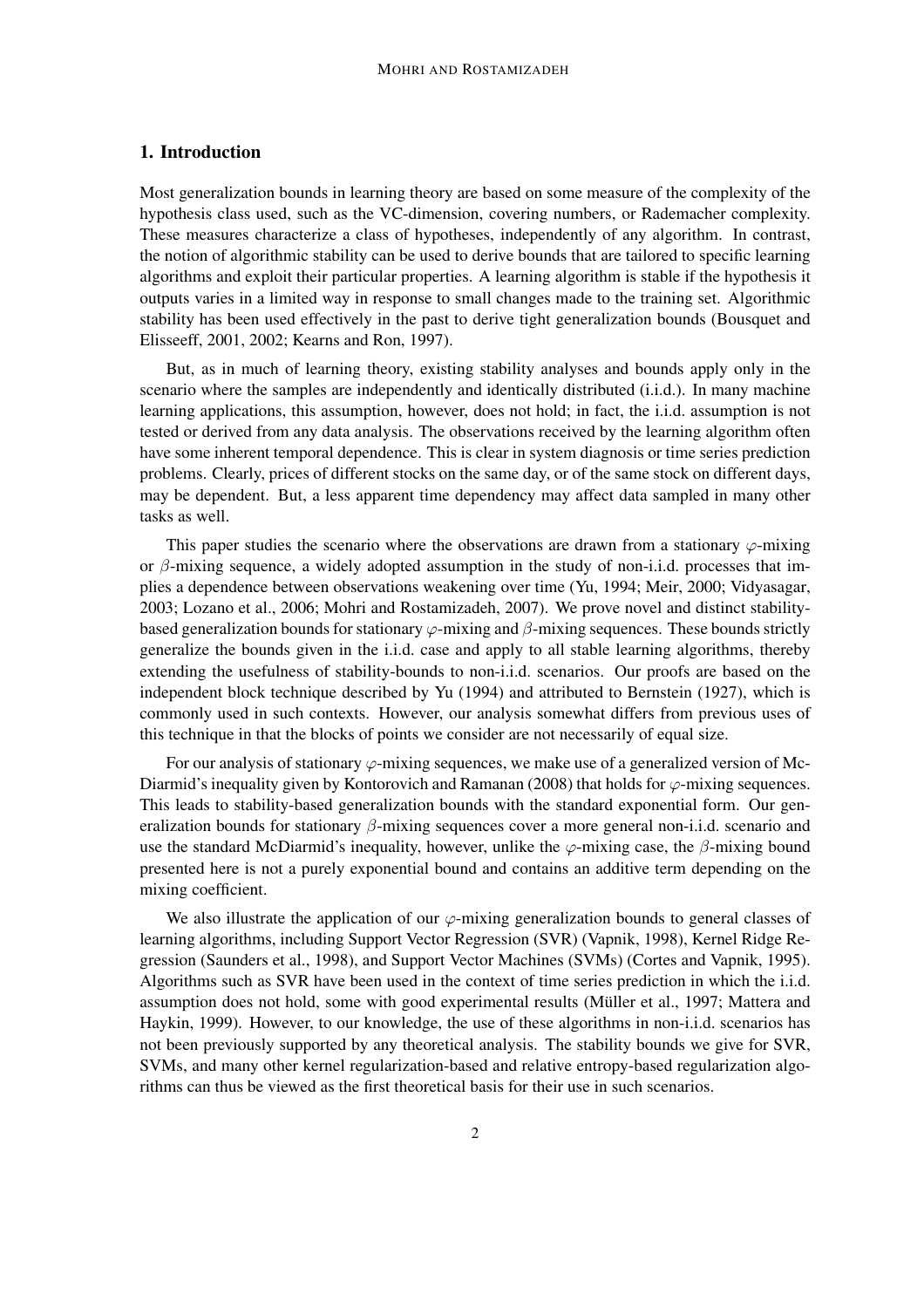The following sections are organized as follows. In Section 2, we introduce the definitions relevant to the non-i.i.d. problems that we are considering and discuss the learning scenarios in that context. Section 3 gives our main generalization bounds for stationary  $\varphi$ -mixing sequences based on stability, as well as the illustration of its applications to general kernel regularization-based algorithms, including SVR, KRR, and SVMs, as well as to relative entropy-based regularization algorithms. Finally, Section 4 presents the first known stability bounds for the more general stationary  $\beta$ -mixing scenario.

## 2. Preliminaries

We first introduce some standard definitions for dependent observations in mixing theory (Doukhan, 1994) and then briefly discuss the learning scenarios in the non-i.i.d. case.

## 2.1 Non-i.i.d. Definitions

**Definition 1** *A sequence of random variables*  $\mathbf{Z} = \{Z_t\}_{t=-\infty}^{\infty}$  *is said to be stationary if for any t* and non-negative integers  $m$  and  $k$ , the random vectors  $(Z_t, \ldots, Z_{t+m})$  and  $(Z_{t+k}, \ldots, Z_{t+m+k})$ *have the same distribution.*

Thus, the index t or time, does not affect the distribution of a variable  $Z_t$  in a stationary sequence. This does not imply independence however. In particular, for  $i < j < k$ ,  $Pr[Z_j | Z_i]$  may not equal  $Pr[Z_k | Z_i]$ , i.e. conditional probabilities may vary at different points in time. The following is a standard definition giving a measure of the dependence of the random variables  $Z_t$  within a stationary sequence. There are several equivalent definitions of these quantities, we are adopting here a version convenient for our analysis, as in (Yu, 1994).

**Definition 2** Let  $\mathbf{Z} = \{Z_t\}_{t=-\infty}^{\infty}$  be a stationary sequence of random variables. For any  $i, j \in$  $\mathbb{Z} \cup \{-\infty, +\infty\}$ , let  $\sigma_i^j$  $\frac{1}{i}$  denote the  $\sigma$ -algebra generated by the random variables  $Z_k$ ,  $i \leq k \leq j$ . *Then, for any positive integer* k*, the* β*-mixing and* ϕ*-mixing coefficients of the stochastic process* Z *are defined as*

$$
\beta(k) = \sup_{n} \underset{B \in \sigma_{-\infty}^{n}}{\text{E}} \left[ \sup_{A \in \sigma_{n+k}^{\infty}} \left| \Pr[A \mid B] - \Pr[A] \right| \right] \quad \varphi(k) = \sup_{\substack{n \\ A \in \sigma_{n+k}^{\infty} \\ B \in \sigma_{-\infty}^{n}}} \left| \Pr[A \mid B] - \Pr[A] \right|.
$$
 (1)

**Z** is said to be  $\beta$ -mixing ( $\varphi$ -mixing) if  $\beta(k) \to 0$  (resp.  $\varphi(k) \to 0$ ) as  $k \to \infty$ . It is said to be algebraically  $\beta$ -mixing *(algebraically*  $\varphi$ *-mixing) if there exist real numbers*  $\beta_0 > 0$  *(resp.*  $\varphi_0 > 0$ ) *and*  $r > 0$  *such that*  $\beta(k) \leq \beta_0/k^r$  (resp.  $\varphi(k) \leq \varphi_0/k^r$ ) for all k, exponentially mixing *if there exist real numbers*  $\beta_0$  *(resp.*  $\varphi_0 > 0$ ),  $\beta_1$  *(resp.*  $\varphi_1 > 0$ ) and  $r > 0$  such that  $\beta(k) \leq \beta_0 \exp(-\beta_1 k^r)$  $(resp. \varphi(k) \leq \varphi_0 \exp(-\varphi_1 k^r))$  for all k.

Both  $\beta(k)$  and  $\varphi(k)$  measure the dependence of an event on those that occurred more than k units of time in the past.  $\beta$ -mixing is a weaker assumption than  $\varphi$ -mixing and thus covers a more general non-i.i.d. scenario.

This paper gives stability-based generalization bounds both in the  $\varphi$ -mixing and  $\beta$ -mixing case. The  $\beta$ -mixing bounds cover a more general case of course, however, the  $\varphi$ -mixing bounds are simpler and admit the standard exponential form. The  $\varphi$ -mixing bounds are based on a concentration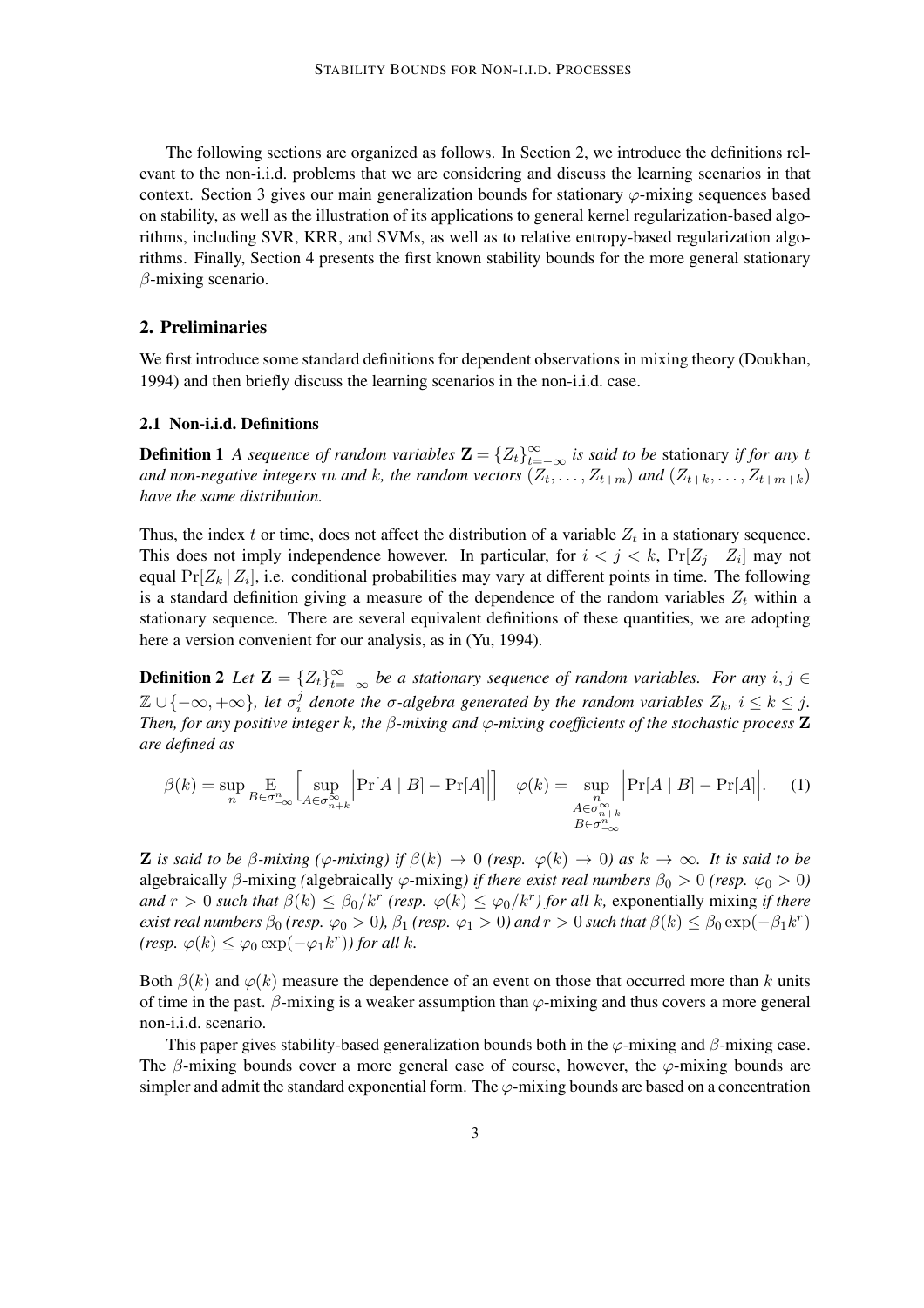inequality that applies to  $\varphi$ -mixing processes only. Except for the use of this concentration bound and two lemmas 5 and 6, all of the intermediate proofs and results to derive a  $\varphi$ -mixing bound in Section 3 are given in the more general case of  $\beta$ -mixing sequences.

It has been argued by Vidyasagar (2003) that  $\beta$ -mixing is "just the right" assumption for the analysis of weakly-dependent sample points in machine learning, in particular because several PAClearning results then carry over to the non-i.i.d. case. Our  $\beta$ -mixing generalization bounds further contribute to the analysis of this scenario.<sup>1</sup>

We describe in several instances the application of our bounds in the case of algebraic mixing. Algebraic mixing is a standard assumption for mixing coefficients that has been adopted in previous studies of learning in the presence of dependent observations (Yu, 1994; Meir, 2000; Vidyasagar, 2003; Lozano et al., 2006). Let us also point out that mixing assumptions can be checked in some cases such as with Gaussian or Markov processes (Meir, 2000) and that mixing parameters can also be estimated in such cases.

Most previous studies use a technique originally introduced by Bernstein (1927) based on *independent blocks* of equal size (Yu, 1994; Meir, 2000; Lozano et al., 2006). This technique is particularly relevant when dealing with stationary  $\beta$ -mixing. We will need a related but somewhat different technique since the blocks we consider may not have the same size. The following lemma is a special case of Corollary 2.7 from (Yu, 1994).

**Lemma 3 ((Yu, 1994), Corollary 2.7)** *Let*  $\mu \geq 1$  *and suppose that* h *is measurable function, with absolute value bounded by M, on a product probability space*  $\left(\prod_{j=1}^{\mu}\Omega_j, \prod_{i=1}^{\mu}\sigma^{s_i}_{r_i}\right)$  $\sum_{i=1}^{n}$  where  $r_i \leq$  $s_i \leq r_{i+1}$  for all  $i.$  Let  $Q$  be a probability measure on the product space with marginal measures  $Q_i$  $\phi$  ( $\Omega_i, \sigma^{s_i}_{r_i}$ ), and let  $Q^{i+1}$  be the marginal measure of  $Q$  on  $\left(\prod_{j=1}^{i+1}\Omega_j, \prod_{j=1}^{i+1}\sigma^{s_j}_{r_j}\right)$ ,  $i=1,\ldots,\mu-1.$ Let  $\beta(Q) = \sup_{1 \leq i \leq \mu-1} \beta(k_i)$ , where  $k_i = r_{i+1} - s_i$ , and  $P = \prod_{i=1}^{\mu} Q_i$ . Then,

$$
|\mathop{\mathrm{E}}_Q[h] - \mathop{\mathrm{E}}_P[h]| \le (\mu - 1)M\beta(Q). \tag{2}
$$

The lemma gives a measure of the difference between the distribution of  $\mu$  blocks where the blocks are independent in one case and dependent in the other case. The distribution within each block is assumed to be the same in both cases. For a monotonically decreasing function  $\beta$ , we have  $\beta(Q) = \beta(k^*)$ , where  $k^* = \min_i(k_i)$  is the smallest gap between blocks.

## 2.2 Learning Scenarios

We consider the familiar supervised learning setting where the learning algorithm receives a sample of m labeled points  $S = (z_1, \ldots, z_m) = ((x_1, y_1), \ldots, (x_m, y_m)) \in (X \times Y)^m$ , where X is the input space and Y the set of labels ( $Y \subseteq \mathbb{R}$  in the regression case), both assumed to be measurable.

For a fixed learning algorithm, we denote by  $h<sub>S</sub>$  the hypothesis it returns when trained on the sample S. The error of a hypothesis on a pair  $z \in X \times Y$  is measured in terms of a cost function c:  $Y \times Y \to \mathbb{R}_+$ . Thus,  $c(h(x), y)$  measures the error of a hypothesis h on a pair  $(x, y)$ ,  $c(h(x), y) =$  $(h(x) - y)^2$  in the standard regression cases. We will often use the shorthand  $c(h, z) := c(h(x), y)$ for a hypothesis h and  $z = (x, y) \in X \times Y$  and will assume that c is upper bounded by a constant

<sup>1.</sup> Some results have also been obtained in the more general context of  $\alpha$ -mixing but they seem to require the stronger condition of exponential mixing (Modha and Masry, 1998).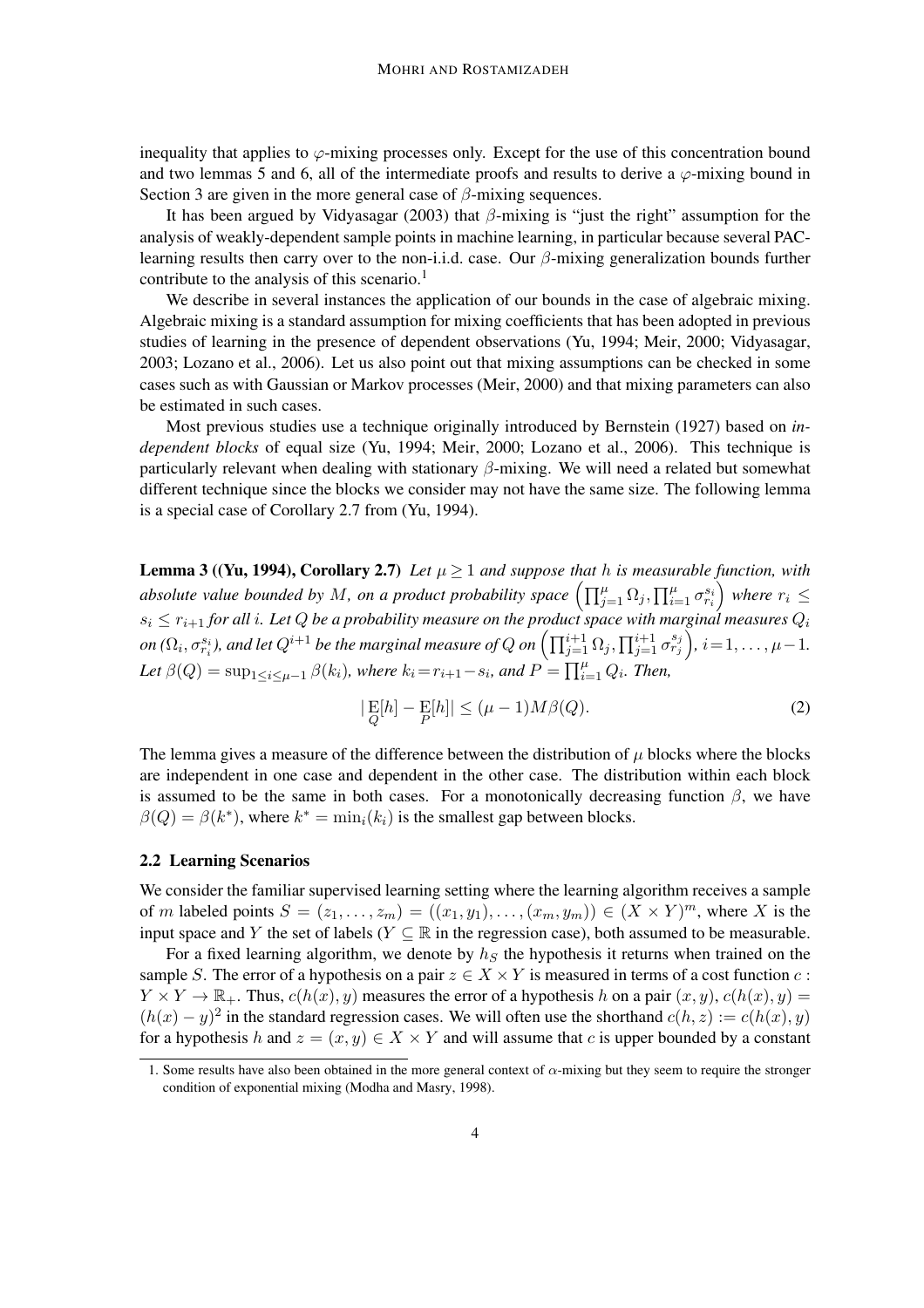$M > 0$ . We denote by  $\widehat{R}(h)$  the empirical error of a hypothesis h for a training sample  $S =$  $(z_1,\ldots,z_m)$ :

$$
\widehat{R}(h) = \frac{1}{m} \sum_{i=1}^{m} c(h, z_i).
$$
\n(3)

In the standard machine learning scenario, the sample pairs  $z_1, \ldots, z_m$  are assumed to be i.i.d., a restrictive assumption that does not always hold in practice. We will consider here the more general case of dependent samples drawn from a stationary mixing sequence  $\mathbf{Z}$  over  $X \times Y$ . As in the i.i.d. case, the objective of the learning algorithm is to select a hypothesis with small error over future samples. But, here, we must distinguish two versions of this problem.

In the most general version, future samples depend on the training sample  $S$  and thus the generalization error or true error of the hypothesis  $h<sub>S</sub>$  trained on S must be measured by its expected error conditioned on the sample S:

$$
R(h_S) = \mathop{\mathrm{E}}\limits_z[c(h_S, z) \mid S]. \tag{4}
$$

This is the most realistic setting in this context, which matches time series prediction problems. A somewhat less realistic version is one where the samples are dependent, but the test points are assumed to be independent of the training sample  $S$ . The generalization error of the hypothesis  $h_S$ trained on S is then:

$$
R(h_S) = \mathop{\mathbb{E}}_{z}[c(h_S, z) | S] = \mathop{\mathbb{E}}_{z}[c(h_S, z)].
$$
 (5)

This setting seems less natural since, if samples are dependent, future test points must also depend on the training points, even if that dependence is relatively weak due to the time interval after which test points are drawn. Nevertheless, it is this somewhat less realistic setting that has been studied by all previous machine learning studies that we are aware of (Yu, 1994; Meir, 2000; Vidyasagar, 2003; Lozano et al., 2006), even when examining specifically a time series prediction problem (Meir, 2000). We will consider instead a more general setting with the definition of the generalization error based on Equation 4 and make the weaker assumption that for any set of points  $S'$  that are sampled after  $S$  and before  $z$  we have:

$$
\mathcal{E}[c(h_S, z)|S, S'] = \mathcal{E}[c(h_S, z)|S].
$$
\n(6)

One interpretation of this assumption is that the test point z is independent of the points that  $h<sub>S</sub>$ was not trained with. Clearly, our analysis also applies to the less general setting where test point is completely independent of the training set.

Let us also briefly discuss the more general scenario of *non-stationary* mixing sequences, that is one where the distribution may change over time. Within that general case, the generalization error of a hypothesis  $h<sub>S</sub>$ , defined straightforwardly by

$$
R(h_S, t) = \underset{z_t \sim \sigma_t^t}{\mathrm{E}} [c(h_S, z_t) \mid S], \tag{7}
$$

would depend on the time t and it may be the case that  $R(h_S, t) \neq R(h_S, t')$  for  $t \neq t'$ , making the definition of the generalization error a more subtle issue. To remove the dependence on time, one could define a weaker notion of the generalization error based on an expected loss over all time:

$$
R(h_S) = \mathop{\mathbb{E}}_t[R(h_S, t)].
$$
\n(8)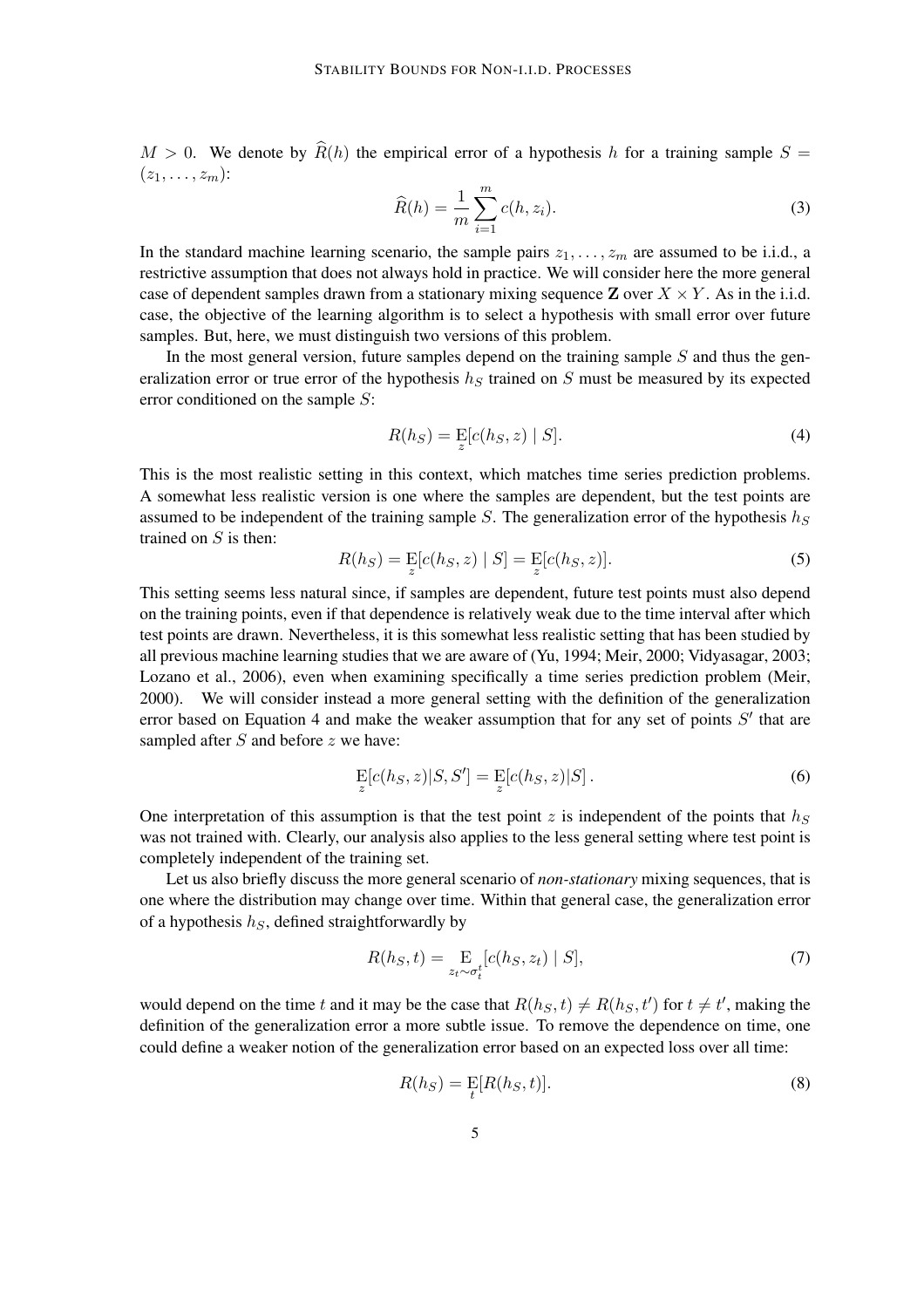It is not clear however whether this term could be easily computed and useful. A stronger condition would be to minimize the generalization error for any particular target time. Studies of this type have been conducted for smoothly changing distributions, such as in Zhou et al. (2008), however, to the best of our knowledge, the scenario of a both non-identical and non-independent sequences has not yet been studied.

## 3.  $\varphi$ -Mixing Generalization Bounds and Applications

This section gives generalization bounds for  $\hat{\beta}$ -stable algorithms over a mixing stationary distribution.<sup>2</sup> The first two sections present our supporting lemmas which hold for either  $\beta$ -mixing or  $\varphi$ -mixing stationary distributions. In the third section, we will briefly discuss concentration inequalities that apply to  $\varphi$ -mixing processes only. Then, in the final section, we will present our main results.

The condition of  $\hat{\beta}$ -stability is an algorithm-dependent property first introduced by Devroye and Wagner (1979) and Kearns and Ron (1997). It has been later used successfully by Bousquet and Elisseeff (2001, 2002) to show algorithm-specific stability bounds for i.i.d. samples. Roughly speaking, a learning algorithm is said to be *stable* if small changes to the training set do not cause large deviations in its output. The following gives the precise technical definition.

**Definition 4** *A learning algorithm is said to be (uniformly)*  $\hat{\beta}$ -stable *if the hypotheses it returns for any two training samples* S *and* S ′ *that differ by removing a single point satisfy*

$$
\forall z \in X \times Y, \quad |c(h_S, z) - c(h_{S'}, z)| \leq \hat{\beta}.\tag{9}
$$

We note that a  $\hat{\beta}$ -stable algorithm is also stable with respect to *replacing* a single point. Let S and  $S_i$  be two sequences differing in the *i*th coordinate, and  $S_{i}$  be equivalent to S and  $S_i$  but with the *i*th point removed. Then for a  $\hat{\beta}$ -stable algorithm we have,

$$
|c(h_S, z) - c(h_{S_i}, z)| = |c(h_S, z) - c(h_{S_{i}}) + c(h_{S_{i}}) - c(h_{S_i}, z)|
$$
  
\n
$$
\leq |c(h_S, z) - c(h_{S_{i}})| + |c(h_{S_{i}}) - c(h_{S_i}, z)|
$$
  
\n
$$
\leq 2\hat{\beta}.
$$
\n(10)

The use of stability in conjunction with McDiarmid's inequality will allow us to derive generalization bounds. McDiarmid's inequality is an exponential concentration bound of the form

$$
\Pr[|\Phi - \mathcal{E}[\Phi]| \ge \epsilon] \le \exp\left(-\frac{m\epsilon^2}{\tau^2}\right),\tag{11}
$$

where the probability is over a sample of size m and where  $\frac{\tau}{m}$  is the Lipschitz parameter of  $\Phi$ , with  $\tau$  a function of m. Unfortunately, this inequality cannot be applied when the sample points are not distributed in an i.i.d. fashion. We will use instead a result of Kontorovich and Ramanan (2008) that extends McDiarmid's inequality to  $\varphi$ -mixing distributions (Theorem 8). To obtain a stability-based generalization bound, we will apply this theorem to

$$
\Phi(S) = R(h_S) - \widehat{R}(h_S). \tag{12}
$$

<sup>2.</sup> The standard variable used for the stability coefficient is  $\beta$ . To avoid the confusion with the  $\beta$ -mixing coefficient, we will use  $\widehat{\beta}$  instead.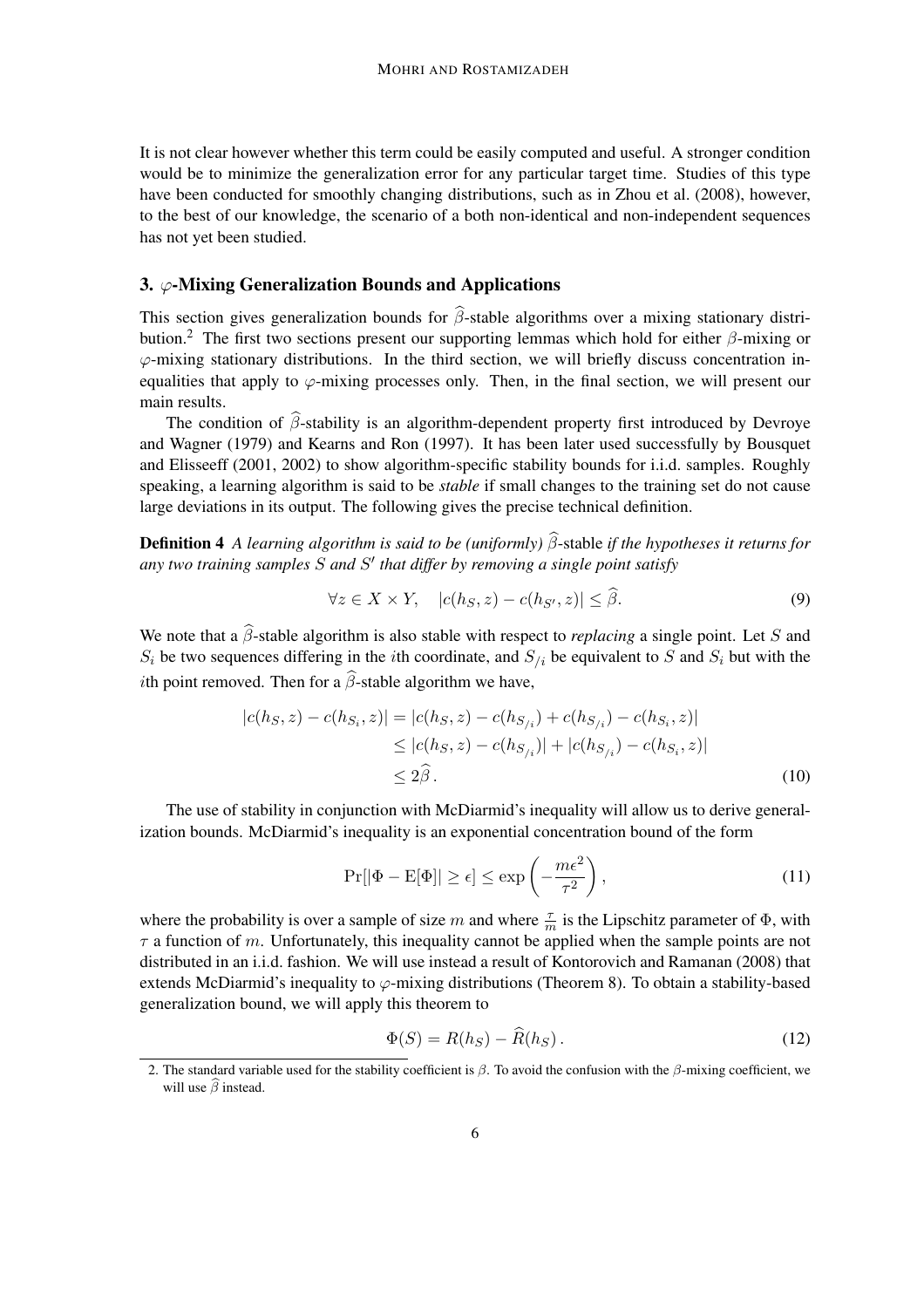

Figure 1: Illustration of dependent (a) and independent (b) blocks. Although there is no dependence between blocks of points in (b), the distribution within each block remains the same as in (a) and thus points within a block remain dependent.

To do so, we need to show, as with the standard McDiarmid's inequality, that  $\Phi$  is a Lipschitz function and, to make it useful, bound  $E[\Phi]$ . The next two sections describe how we achieve both of these in this non-i.i.d. scenario.

Let us first take a brief look at the problem faced when attempting to give stability bounds for dependent sequences and give some idea of our solution for that problem. The stability proofs given by Bousquet and Elisseeff (2001) assume the i.i.d. property, thus replacing an element in a sequence with another does not affect the expected value of a random variable defined over that sequence. In other words, the following equality holds,

$$
\mathop{\mathbf{E}}_{S}[V(Z_1,\ldots,Z_i,\ldots,Z_m)] = \mathop{\mathbf{E}}_{S,Z'}[V(Z_1,\ldots,Z',\ldots,Z_m)],\tag{13}
$$

for a random variable V that is a function of the sequence of random variables  $S = (Z_1, \ldots, Z_m)$ . However, clearly, if the points in that sequence  $S$  are dependent, this equality may not hold anymore.

The main technique to cope with this problem is based on the so-called "independent block sequence" originally introduced by Bernstein (1927). This consists of eliminating from the original dependent sequence several blocks of contiguous points, leaving us with some remaining blocks of points. Instead of these dependent blocks, we then consider independent blocks of points, each with the same size and the same distribution (within each block) as the dependent ones. By Lemma 3, for a  $\beta$ -mixing distribution, the expected value of a random variable defined over the dependent blocks is close to the one based on these independent blocks. Working with these independent blocks brings us back to a situation similar to the i.i.d. case, with i.i.d. blocks replacing i.i.d. points. Figure 1 illustrates the two types of blocks just discussed.

Our use of this method somewhat differs from previous ones (see Yu, 1994; Meir, 2000) where many blocks of equal size are considered. We will be dealing with four blocks and with typically unequal sizes. More specifically, note that for Equation 13 to hold, we only need that the variable  $Z_i$  be independent of the other points in the sequence. To achieve this, roughly speaking, we will be "discarding" some of the points in the sequence surrounding  $Z_i$ . This results in a sequence of three blocks of contiguous points. If our algorithm is stable and we do not discard too many points, the hypothesis returned should not be greatly affected by this operation. In the next step, we apply the independent block lemma, which then allows us to assume each of these blocks as independent modulo the addition of a mixing term. In particular,  $Z_i$  becomes independent of all other points. Clearly, the number of points discarded is subject to a trade-off: removing too many points could excessively modify the hypothesis returned; removing too few would maintain the dependency between  $Z_i$  and the remaining points, thereby inducing a larger penalty when applying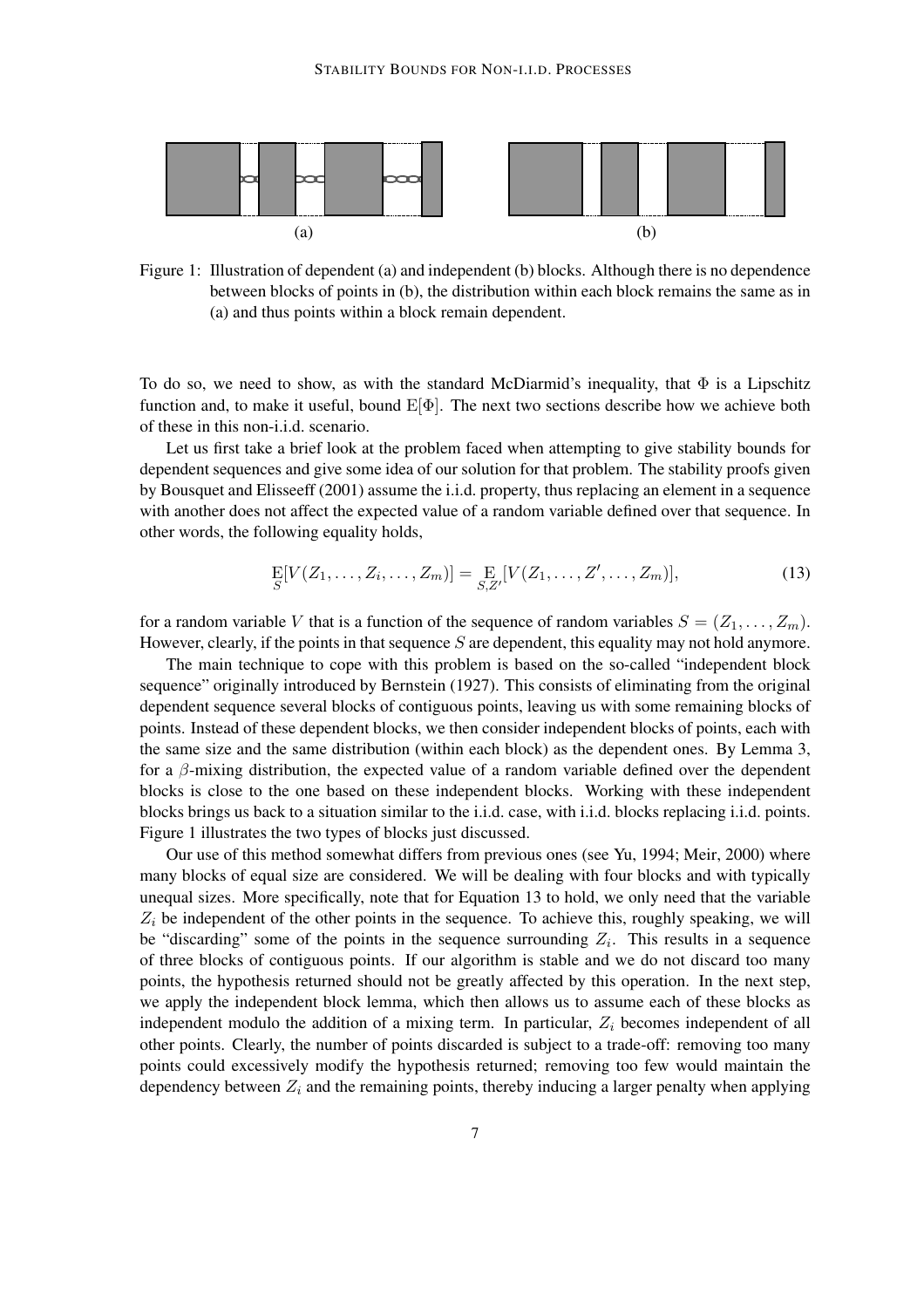Lemma 3. This trade-off is made explicit in the following section where an optimal solution is sought.

#### 3.1 Lipschitz Bound

As discussed in Section 2.2, in the most general scenario, test points depend on the training sample. We first present a lemma that relates the expected value of the generalization error in that scenario and the same expectation in the scenario where the test point is independent of the training sample. We denote by  $R(h_S) = \mathbb{E}_z[c(h_S, z)|S]$  the expectation in the dependent case and by  $R(h_{S_b}) =$  $E_{\tilde{z}}[c(h_{S_b}, \tilde{z})]$  the expectation where the test points are assumed independent of the training, with  $S_b$  denoting a sequence similar to S but with the last b points removed. Figure 2(a) illustrates that sequence. The block  $S_b$  is assumed to have exactly the same distribution as the corresponding block of the same size in S.

**Lemma 5** *Assume that the learning algorithm is*  $\hat{\beta}$ -stable and that the cost function c is bounded *by* M*. Then, for any sample* S *of size* m *drawn from a* ϕ*-mixing stationary distribution and for any*  $b \in \{0, \ldots, m\}$ , the following holds:

$$
|R(h_S) - \widetilde{R}(h_{S_b})| \le b\widehat{\beta} + M\varphi(b)
$$
\n(14)

**Proof** Equation (6) and the  $\hat{\beta}$ -stability of the learning algorithm implies that

$$
|R(h_S) - R(h_{S_b})| = |\mathop{\mathbb{E}}_z[c(h_S, z)|S] - \mathop{\mathbb{E}}_z[c(h_{S_b}, z)|S_b]|
$$
  

$$
= |\mathop{\mathbb{E}}_z[c(h_S, z)|S] - \mathop{\mathbb{E}}_z[c(h_{S_b}, z)|S]| \le b\hat{\beta}.
$$
 (15)

Now, in order to remove the dependence on  $S_b$  we bound the following difference

$$
\begin{split}\n|\mathbf{E}[c(h_{S_{b}}, z)|S_{b}] - \mathbf{E}[c(h_{S_{b}}, \tilde{z})] \| \\
&= \Big| \sum_{z \in Z} c(h_{S_{b}}, z)(\Pr[z|S_{b}] - \Pr[z]) \Big| \\
&= \Big| \sum_{z \in Z^{+}} c(h_{S_{b}}, z)(\Pr[z|S_{b}] - \Pr[z]) + \sum_{z \in Z^{-}} c(h_{S_{b}}, z)(\Pr[z|S_{b}] - \Pr[z]) \Big| \\
&= \Big| \sum_{z \in Z^{+}} c(h_{S_{b}}, z) \Big| \Pr[z|S_{b}] - \Pr[z] \Big| - \sum_{z \in Z^{-}} c(h_{S_{b}}, z) \Big| \Pr[z|S_{b}] - \Pr[z] \Big| \\
&\leq \max_{Z \in \{Z^{-}, Z^{+}\}} \sum_{z \in Z} c(h_{S_{b}}, z) \Big| \Pr[z|S_{b}] - \Pr[z] \Big| \\
&\leq \max_{Z \in \{Z^{-}, Z^{+}\}} M \sum_{z \in Z} \Big| \Pr[z|S_{b}] - \Pr[z] \Big| \\
&= \max_{Z \in \{Z^{-}, Z^{+}\}} M \Big| \sum_{z \in Z} \Pr[z|S_{b}] - \Pr[z] \Big| \\
&= \max_{Z \in \{Z^{-}, Z^{+}\}} M \Big| \Pr[Z|S_{b}] - \Pr[Z] \Big| \leq M \varphi(b),\n\end{split}
$$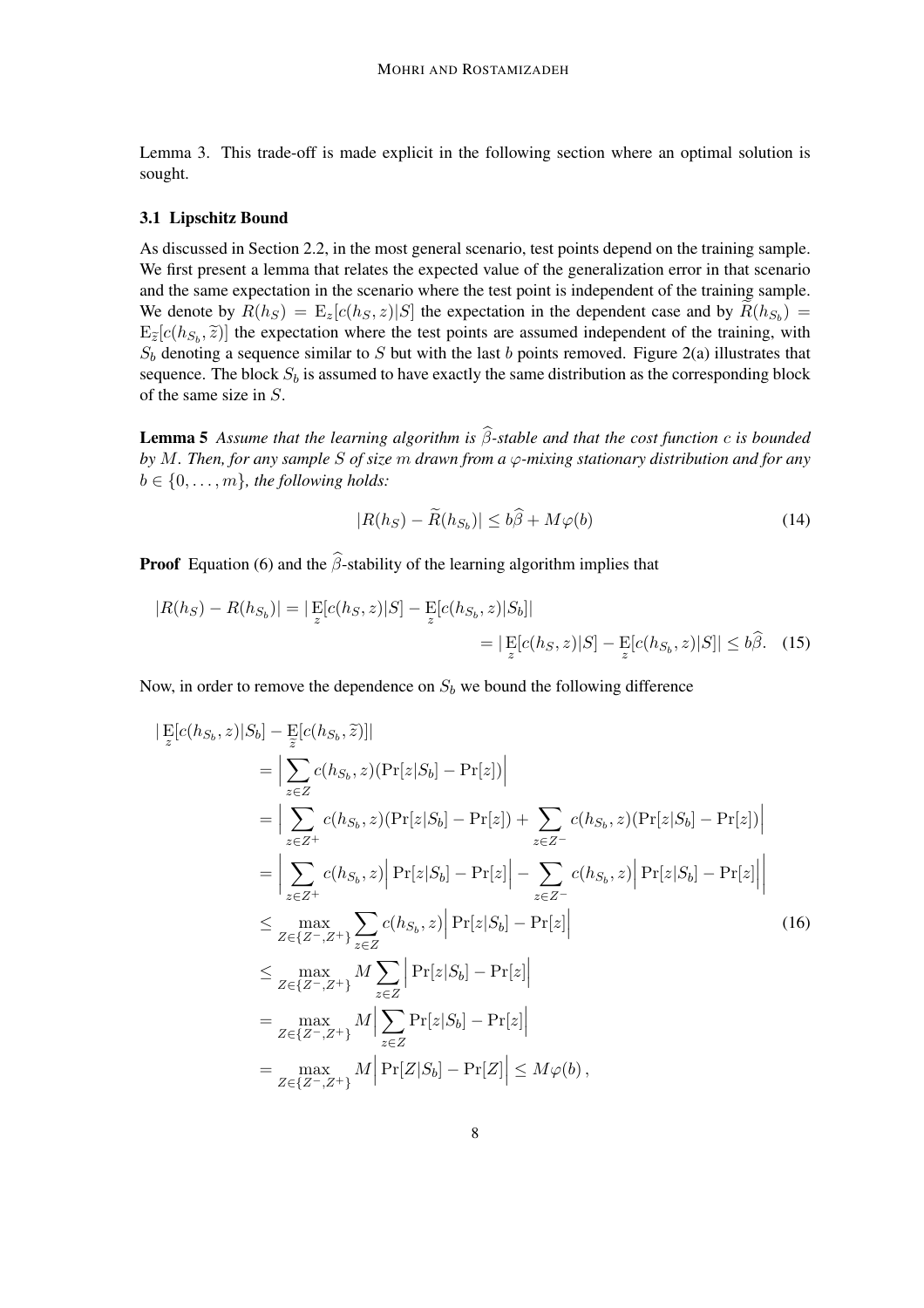where the sum has been separated over the set of zs  $Z^+$  for which the difference  $Pr[z|S_b] - Pr[z]$ is non-negative, and its complement  $Z^-$ . Using (15) and (16) and the triangle inequality yields the statement of the lemma.

Note that we assume that  $z$  immediately follows the sample  $S$ , which is the strongest dependent scenario. The following bounds can be improved in a straightforward manner if the test point  $z$  is assumed to be observed say k units of time after the sample  $S$ . The bound would then contain the mixing term  $\varphi(k + b)$  instead of  $\varphi(b)$ .

We can now prove a Lipschitz bound for the function Φ.

**Lemma 6** Let  $S = (z_1, \ldots, z_i, \ldots, z_m)$  and  $S^i = (z_1, \ldots, z'_i, \ldots, z_m)$  be two sequences drawn *from a*  $\varphi$ *-mixing stationary process that differ only in point*  $z_i$  *for some*  $i \in \{1, \ldots, m\}$ *, and let*  $h_S$ *and*  $h_{S_i}$  *be the hypotheses returned by a*  $\beta$ -stable algorithm when trained on each of these samples. *Then, for any*  $i \in \{1, \ldots, m\}$ *, the following inequality holds:* 

$$
|\Phi(S) - \Phi(S^i)| \le (b+2)2\widehat{\beta} + 2\varphi(b)M + \frac{M}{m}.\tag{17}
$$

Proof To prove this inequality, we first bound the difference of the empirical errors as in (Bousquet and Elisseeff, 2002), then the difference of the generalization errors. Bounding the difference of costs on agreeing points with  $\widehat{\beta}$  and the one that disagrees with M gives

$$
|\widehat{R}(h_S) - \widehat{R}(h_{S^i})| \le \frac{1}{m} \sum_{j \ne i} |c(h_S, z_j) - c(h_{S^i}, z_j)| + \frac{1}{m} |c(h_S, z_i) - c(h_{S^i}, z'_i)|
$$
  

$$
\le 2\widehat{\beta} + \frac{M}{m}.
$$
 (18)

Since both  $R(h<sub>S</sub>)$  and  $R(h<sub>S</sub>)$  are defined with respect to a (different) dependent point, we can apply Lemma 5 to both generalization error terms and use  $\hat{\beta}$ -stability. Using this and the triangle inequality, we can write

$$
|R(h_S) - R(h_{S^i})| \le |R(h_S) - \widetilde{R}(h_{S_b}) + \widetilde{R}(h_{S_b}) - \widetilde{R}(h_{S_b^i}) + \widetilde{R}(h_{S_b^i}) - R(h_{S^i})|
$$
  
\n
$$
\le |\widetilde{R}(h_{S_b}) - \widetilde{R}(h_{S_b^i})| + 2b\widehat{\beta} + 2\varphi(b)M
$$
  
\n
$$
= \sum_{\widetilde{z}} [c(h_{S_b}, \widetilde{z}) - c(h_{S_b^i}, \widetilde{z})] + 2b\widehat{\beta} + 2\varphi(b)M
$$
  
\n
$$
\le 2\widehat{\beta} + 2b\widehat{\beta} + 2\varphi(b)M.
$$
 (19)

The statement of the lemma is obtained by combining inequalities 18 and 19.

#### 3.2 Bound on Expectation

As mentioned earlier, to obtain an explicit bound after application of a generalized McDiarmid's inequality, we also need to bound  $E_S[\Phi(S)]$ . This is done by analyzing independent blocks using Lemma 3.

**Lemma 7** *Let*  $h_S$  *be the hypothesis returned by a*  $\widehat{\beta}$ -stable algorithm trained on a sample S drawn *from a*  $\beta$ *-mixing stationary distribution. Then, for all*  $b \in [1, m]$ *, the following inequality holds:* 

$$
\mathop{\mathrm{E}}_{S}[\left|\Phi(S)\right|] \le (6b+2)\beta + 3\beta(b)M. \tag{20}
$$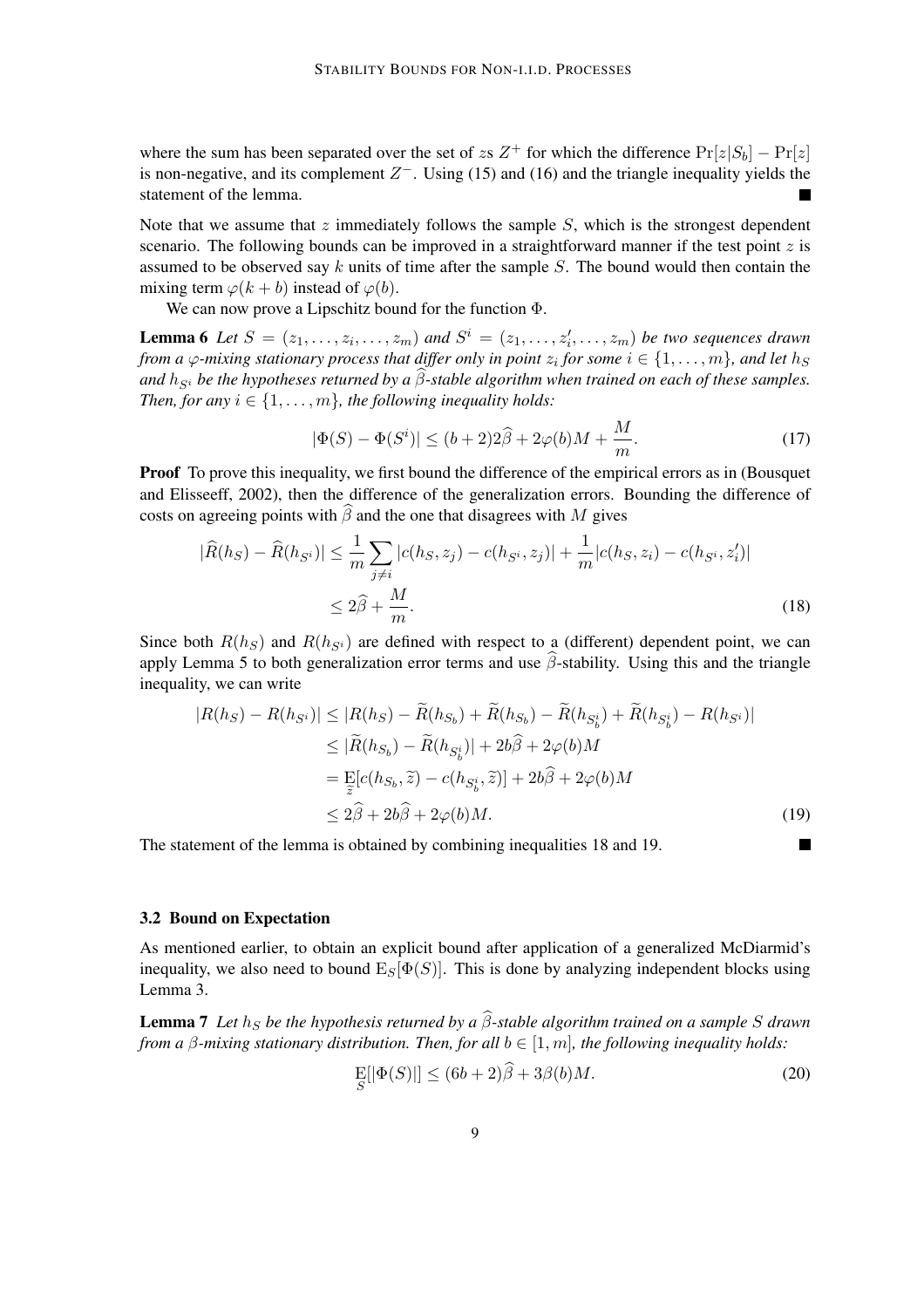

Figure 2: Illustration of the sequences derived from S that are considered in the proofs.

**Proof** Let  $S_b$  be defined as in the proof of Lemma 5. To deal with independent block sequences defined with respect to the same hypothesis, we will consider the sequence  $S_{i,b} = S_i \cap S_b$ , which is illustrated by Figure 2(a-c). This can result in as many as four blocks. As before, we will consider a sequence  $S_{i,b}$  with a similar set of blocks each with the same distribution as the corresponding blocks in  $S_{i,b}$ , but such that the blocks are independent as seen in Figure 2(d).

Since three blocks of at most b points are removed from each hypothesis, by the  $\hat{\beta}$ -stability of the learning algorithm, the following holds:

$$
\begin{split} \mathcal{E}[\Phi(S)] &= \mathcal{E}[\hat{R}(h_S) - R(h_S)] \\ &= \mathcal{E}\left[\frac{1}{m} \sum_{i=1}^{m} c(h_S, z_i) - c(h_S, z)\right] \\ &\le \mathcal{E}\left[\frac{1}{m} \sum_{i=1}^{m} c(h_{S_{i,b}}, z_i) - c(h_{S_{i,b}}, z)\right] + 6b\hat{\beta}. \end{split} \tag{21}
$$

The application of Lemma 3 to the difference of two cost functions also bounded by  $M$  as in the right-hand side leads to

$$
\mathop{\mathrm{E}}_S[\Phi(S)] \le \mathop{\mathrm{E}}_{\widetilde{S}_{i,b},\widetilde{z}} \left[ \frac{1}{m} \sum_{i=1}^m c(h_{\widetilde{S}_{i,b}},\widetilde{z}_i) - c(h_{\widetilde{S}_{i,b}},\widetilde{z}) \right] + 6b\widehat{\beta} + 3\beta(b)M. \tag{22}
$$

Now, since the points  $\tilde{z}$  and  $\tilde{z}_i$  are independent and since the distribution is stationary, they have the same distribution and we can replace  $\tilde{z}_i$  with  $\tilde{z}$  in the empirical cost. Thus, we can write

$$
\mathop{\mathrm{E}}_S[\Phi(S)] \leq \mathop{\mathrm{E}}_{\widetilde{S}_{i,b},\widetilde{z}}\left[\frac{1}{m}\sum_{i=1}^m c(h_{\widetilde{S}_{i,b}^i},\widetilde{z}) - c(h_{\widetilde{S}_{i,b}},\widetilde{z})\right] + 6b\widehat{\beta} + 3\beta(b)M \leq 2\widehat{\beta} + 6b\widehat{\beta} + 3\beta(b)M,
$$

where  $\tilde{S}_{i,b}^i$  is the sequence derived from  $\tilde{S}_{i,b}$  by replacing  $\tilde{z}_i$  with  $\tilde{z}$ . The last inequality holds by  $\widehat{\beta}$ -stability of the learning algorithm. The other side of the inequality in the statement of the lemma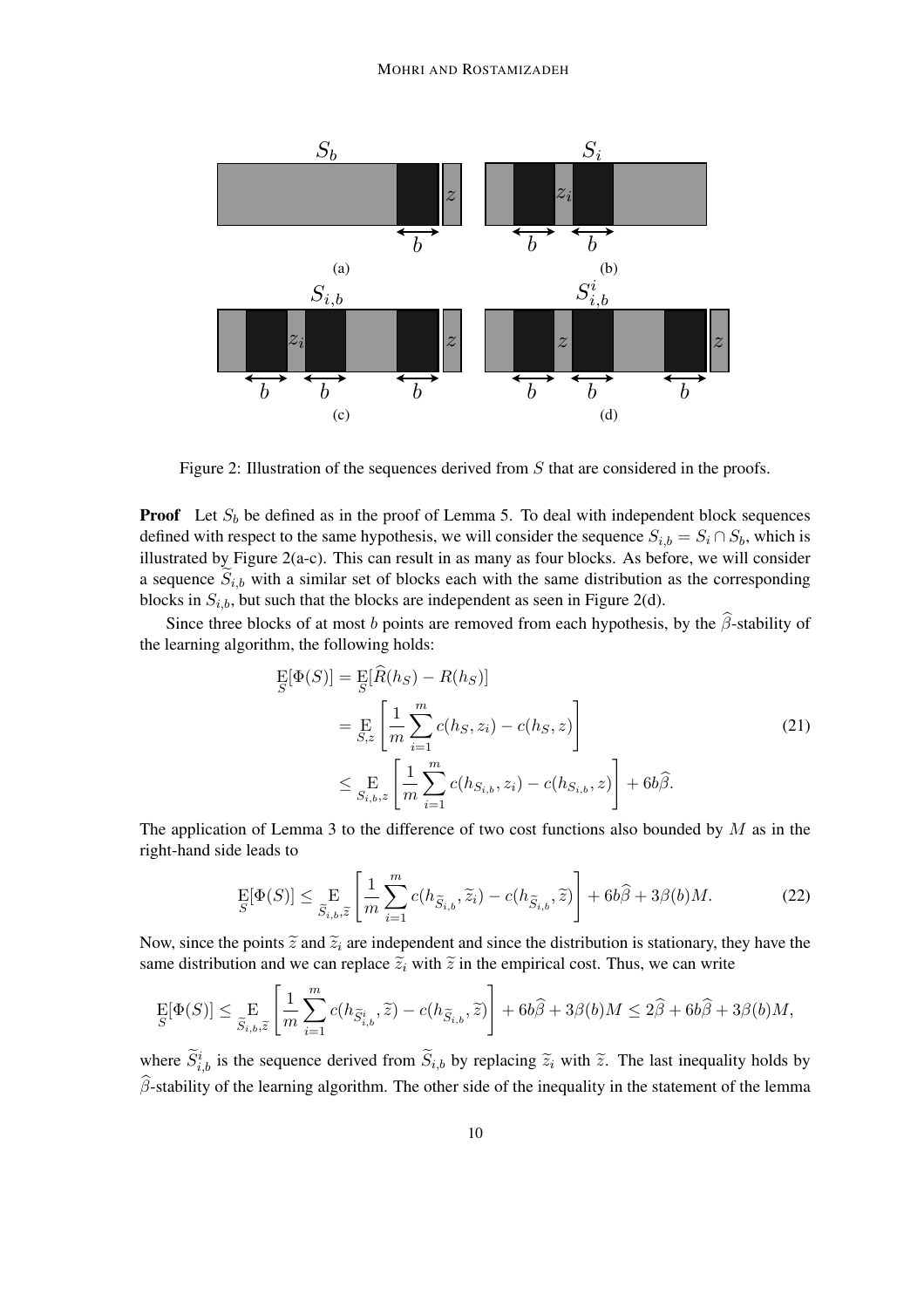can be shown following the same steps.

#### 3.3  $\varphi$ -Mixing Concentration Bound

We are now prepared to make use of a concentration inequality to provide a generalization bound in the  $\varphi$ -mixing scenario. Several concentration inequalities have been shown in the  $\varphi$ -mixing case, e.g. Marton (1998); Samson (2000); Chazottes et al. (2007); Kontorovich and Ramanan (2008). We will use that of Kontorovich and Ramanan (2008), which is very similar to that of Chazottes et al. (2007), modulo the fact that the latter requires a finite sample space.

The following is a concentration inequality derived from that of Kontorovich and Ramanan  $(2008).<sup>3</sup>$ 

**Theorem 8** Let  $\Phi: Z^m \to \mathbb{R}$  be a measurable function that is c-Lipschitz with respect to the Ham*ming metric for some*  $c > 0$  *and let*  $Z_1, \ldots, Z_m$  *be random variables distributed according to a*  $\varphi$ -mixing distribution. Then, for any  $\epsilon > 0$ , the following inequality holds:

$$
\Pr\left[\left|\Phi(Z_1,\ldots,Z_m) - \mathbb{E}[\Phi(Z_1,\ldots,Z_m)]\right| \ge \epsilon\right] \le 2\exp\left(\frac{-2\epsilon^2}{mc^2||\Delta_m||_\infty^2}\right),\tag{23}
$$

*where*  $||\Delta_m||_{\infty} \leq 1 + 2\sum^m$  $k=1$  $\varphi(k)$ .

It should be pointed out that the statement of the theorem in this paper is improved by a factor of 4 in the exponent with respect to that of (Kontorovich and Ramanan, 2008, Theorem 1.1). This can be achieved straightforwardly by following the same steps as in the proof of Kontorovich and Ramanan (2008), but by making use of the following general form of McDiarmid's inequality (Theorem 9) instead of Azuma's inequality. In particular, Theorem 5.1 of Kontorovich and Ramanan (2008) shows that for a  $\varphi$ -mixing distribution and a 1-Lipschitz function, the constants  $c_i$  can be bounded as follows in Theorem 9:

$$
c_i \le 1 + 2 \sum_{k=1}^{m-i} \varphi(k).
$$
 (24)

**Theorem 9 (McDiarmid (1989), 6.10)** Let  $Z_1, \ldots, Z_m$  be arbitrary random variables taking val $u$ es in  $Z$  and let  $\Phi\colon Z^m\!\to\! \mathbb{R}$  be a measurable function satisfying for all  $z_i, z'_i\!\in\! Z,$   $i\!=\!1,\ldots,m$ , the *following inequalities:*

$$
\left| \mathbb{E}\left[\Phi(Z_1,\ldots,Z_m) \big| Z_1=z_1,\ldots,Z_i=z_i\right] - \mathbb{E}\left[\Phi(Z_1,\ldots,Z_m) \big| Z_1=z_1,\ldots,Z_i=z'_i\right] \right| \leq c_i,
$$

*where*  $c_i > 0$ ,  $i = 1, \ldots, m$ , are constants. Then, for any  $\epsilon > 0$ , the following inequality holds :

$$
\Pr\left[\left|\Phi(Z_1,\ldots,Z_m) - \mathbb{E}[\Phi(Z_1,\ldots,Z_m)]\right| \geq \epsilon\right] \leq 2\exp\left(\frac{-2\epsilon^2}{\sum_{i=1}^m c_i^2}\right). \tag{25}
$$

<sup>3.</sup> We should note that original bound is expressed in terms of  $\eta$ -mixing coefficients. To simplify presentation, we are adapting it to the case of stationary  $\varphi$ -mixing sequences by using the following straightforward inequality for a stationary process:  $2\varphi(j - i) \ge \eta_{ij}$ . Furthermore, the bound presented in Kontorovich and Ramanan (2008) holds when the sample space is countable, it is extended to the continuous case in Kontorovich (2007).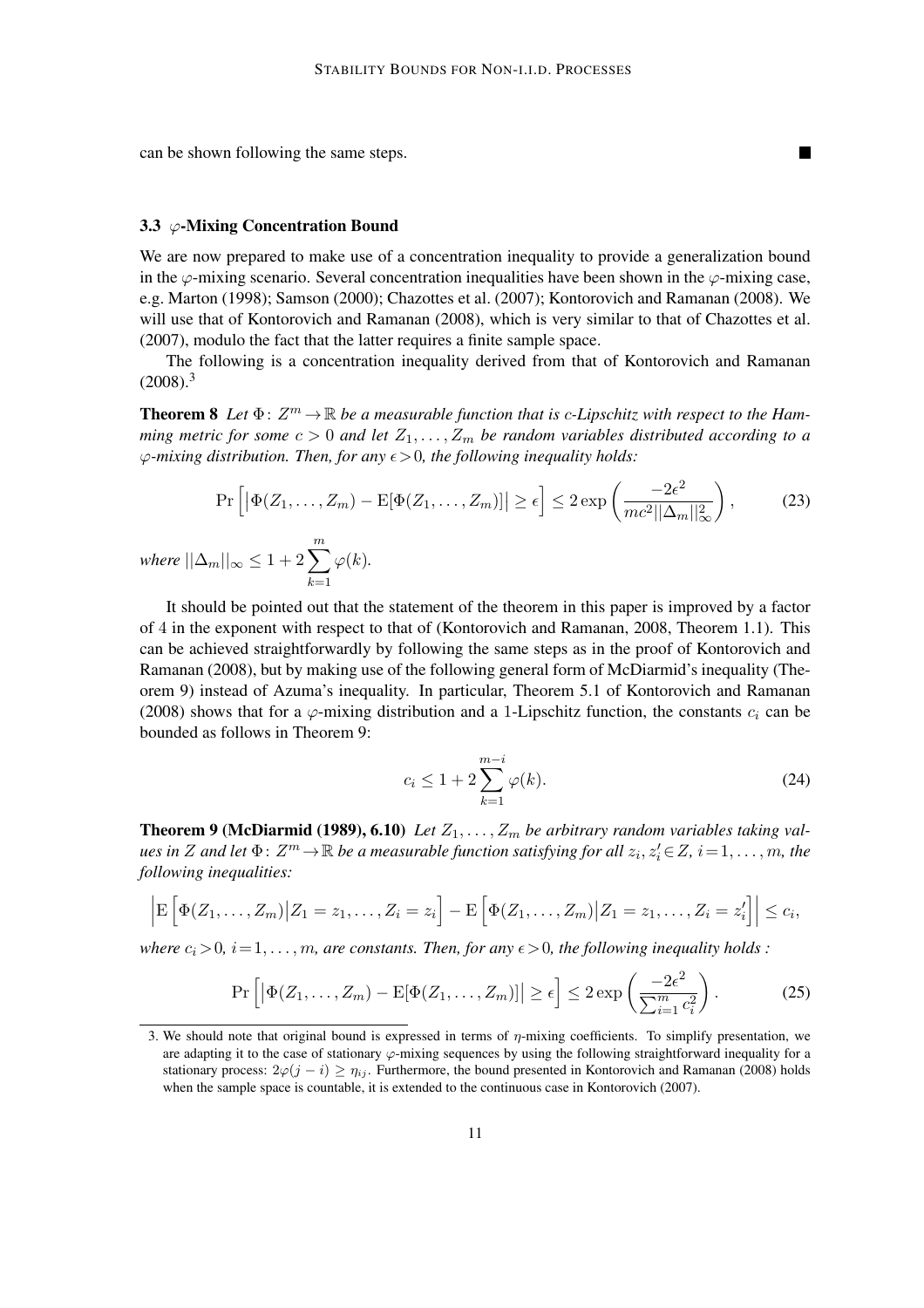In the i.i.d. case, McDiarmid's theorem can be restated in the following simpler form that we shall use in Section 4.

**Theorem 10 (McDiarmid, i.i.d. scenario)** Let  $Z_1, \ldots, Z_m$  be independent random variables tak*ing values in* Z and let  $\Phi: Z^m \to \mathbb{R}$  be a measurable function satisfying for all  $z_i, z'_i \in Z$ ,  $i=1,\ldots,m$ , the following inequalities:

$$
\big|\Phi(z_1,\ldots,z_i,\ldots z_m)-\Phi(z_1,\ldots,z_i',\ldots z_m)\big|\leq c_i,
$$

*where*  $c_i > 0$ ,  $i = 1, \ldots, m$ , are constants. Then, for any  $\epsilon > 0$ , the following inequality holds:

$$
\Pr\left[\left|\Phi(Z_1,\ldots,Z_m) - \mathbb{E}[\Phi(Z_1,\ldots,Z_m)]\right| \geq \epsilon\right] \leq 2\exp\left(\frac{-2\epsilon^2}{\sum_{i=1}^m c_i^2}\right). \tag{26}
$$

### 3.4  $\varphi$ -Mixing Generalization Bounds

This section presents several theorems that constitute the main results of this paper in the  $\varphi$ -mixing case. The following theorem is constructed from the bounds shown in the previous three sections.

**Theorem 11 (General Non-i.i.d. Stability Bound)** Let  $h<sub>S</sub>$  denote the hypothesis returned by a  $\hat{\beta}$ *stable algorithm trained on a sample* S *drawn from a* ϕ*-mixing stationary distribution and let* c *be a measurable non-negative cost function upper bounded by*  $M > 0$ *, then for any*  $b \in \{0, \ldots, m\}$ *and any*  $\epsilon > 0$ *, the following generalization bound holds* 

$$
\Pr_{S} \left[ \left| R(h_S) - \widehat{R}(h_S) \right| > \epsilon + (6b + 2)\widehat{\beta} + 6M\varphi(b) \right] \le 2 \exp\left( \frac{-2\epsilon^2 (1 + 2\sum_{i=1}^m \varphi(i))^{-2}}{m((b+2)2\widehat{\beta} + 2M\varphi(b) + M/m)^2} \right)
$$

.

**Proof** The theorem follows directly the application of Lemma 6 and Lemma 7 to Theorem 8.

The theorem gives a general stability bound for  $\varphi$ -mixing stationary sequences. If we further assume that the sequence is algebraically  $\varphi$ -mixing, that is for all  $k, \varphi(k) = \varphi_0 k^{-r}$  for some  $r > 1$ , then we can solve for the value of b to optimize the bound.

Theorem 12 (Non-i.i.d. Stability Bound for Algebraically Mixing Sequences) Let  $h<sub>S</sub>$  denote the *hypothesis returned by a*  $\hat{\beta}$ -stable algorithm trained on a sample *S* drawn from an algebraically  $\varphi$ *mixing stationary distribution,*  $\varphi(k) = \varphi_0 k^{-r}$  with  $r > 1$ , and let c be a measurable non-negative *cost function upper bounded by*  $M > 0$ *, then, for any*  $\epsilon > 0$ *, the following generalization bound holds*

$$
\Pr_{S} \left[ \left| R(h_{S}) - \widehat{R}(h_{S}) \right| > \epsilon + 8\widehat{\beta} + (r+1)6M\varphi(b) \right]
$$
  

$$
\leq 2 \exp\left( \frac{-2\epsilon^{2}(1 + 2\varphi_{0}r/(r-1))^{-2}}{m(6\widehat{\beta} + (r+1)2M\varphi(b) + M/m)^{2}} \right),
$$

*where*  $b = \left(\frac{\widehat{\beta}}{r\omega_0}\right)$  $r\varphi_0 M$  $\int$ <sup>-1/(r+1)</sup>.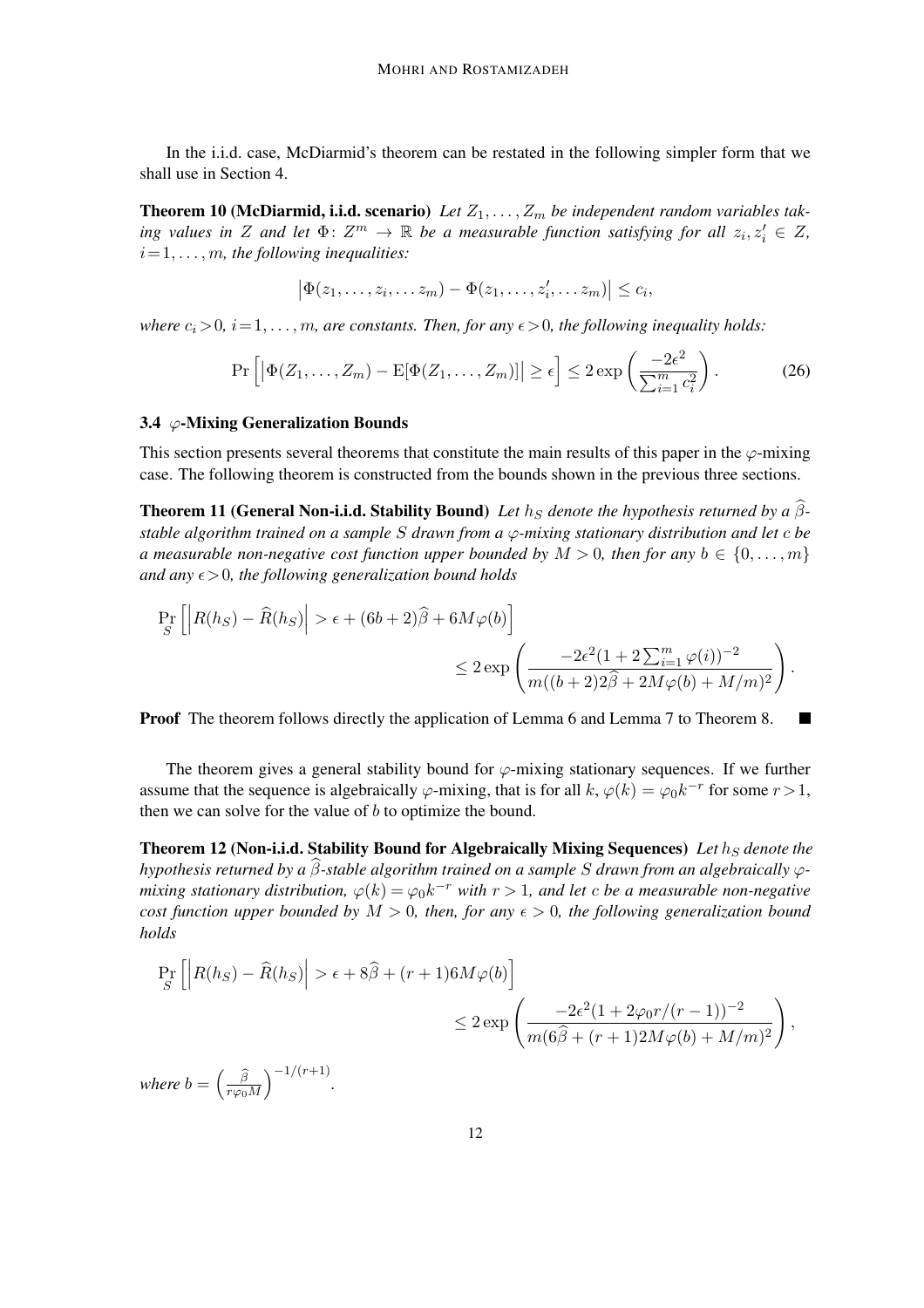**Proof** For an algebraically mixing sequence, the value of b minimizing the bound of Theorem 11 satisfies the equation  $\hat{\beta}b^* = rM\varphi(b^*)$ . Since b must be an integer, we use the approximation  $b = \left[ \begin{array}{c} \widehat{\beta} \\ \frac{1}{T(\widehat{\beta})} \end{array} \right]$  $r\varphi_0 M$  $\big\}^{-1/(r+1)}$ ] when applying Theorem 11. However, observing the inequalities  $\varphi(b^*) \geq$  $\varphi(b)$  and  $(b^* + 1) \ge b$ , allows us to write the statement of Theorem 12 in terms of the fractional choice  $b^*$ .

The term in the numerator can be bounded as

$$
1 + 2\sum_{i=1}^{m} \varphi(i) = 1 + 2\sum_{i=1}^{m} \varphi_0 i^{-r}
$$
  

$$
\leq 1 + 2\varphi_0 \left(1 + \int_1^m x^{-r} dx\right)
$$
  

$$
= 1 + 2\varphi_0 \left(1 + \frac{m^{1-r} - 1}{1 - r}\right).
$$

Using the assumption  $r > 1$ , we can upper bound  $m^{1-r}$  with 1 and obtain

$$
1 + 2\varphi_0 \left( 1 + \frac{m^{1-r} - 1}{1 - r} \right) \le 1 + 2\varphi_0 \left( 1 + \frac{1}{r - 1} \right) = 1 + \frac{2\varphi_0 r}{r - 1}.
$$

Plugging in this value and the minimizing value of  $b$  in the bound of Theorem 11 yields the statement of the theorem.  $\blacksquare$ 

In the case of a zero mixing coefficient ( $\varphi = 0$  and  $b = 0$ ), the bounds of Theorem 11 coincide with the i.i.d. stability bound of Bousquet and Elisseeff (2002).

In the general case, in order for the right-hand side of these bounds to converge, we must have  $\hat{\beta} = o(1/\sqrt{m})$  and  $\varphi(b) = o(1/\sqrt{m})$ . The first condition holds for several families of algorithms with  $\widehat{\beta} < O(1/m)$  (Bousquet and Elisseeff, 2002).

In the case of algebraically mixing sequences with  $r > 1$ , as assumed in Theorem 12,  $\beta \le$  $O(1/m)$  implies  $\varphi(b) \approx \varphi_0(\widehat{\beta}/(r\varphi_0 M))^{(r/(r+1))} < O(1/\sqrt{m})$ . More specifically, for the scenario of algebraic mixing with  $1/m$ -stability, the following bound holds with probability at least  $1 - \delta$ ,

$$
\left| R(h_S) - \widehat{R}(h_S) \right| \le O\left(\sqrt{\frac{\log(1/\delta)}{m^{\frac{r-1}{r+1}}}}\right). \tag{27}
$$

This is obtained by setting the right hand side of Theorem 12 equal to  $\delta$  and solving for  $\epsilon$ . Furthermore, if we choose  $\epsilon = \sqrt{\frac{C \log(m)}{m^{(r-1)/(r+1)}}}$  for a large enough constant  $C > 0$ , the right hand side of Theorem 12 is summable over  $m$  and thus,

$$
\left| R(h_S) - \widehat{R}(h_S) \right| \le O\left(\sqrt{\frac{\log(m)}{m^{\frac{r-1}{r+1}}}}\right),\tag{28}
$$

almost surely, by the Borel-Cantelli lemma.

Similar bounds can be given for the exponential mixing setting  $(\varphi(k) = \varphi_0 \exp(-\varphi_1 k^r))$ . If we choose  $b = O(\sqrt{\log(m)^3/m})$  and assume  $\widehat{\beta} = O(1/m)$  then with probability at least  $1 - \delta$ ,

$$
\left| R(h_S) - \widehat{R}(h_S) \right| \le O\left( \sqrt{\frac{\log(1/\delta)\log^2(m)}{m}} \right). \tag{29}
$$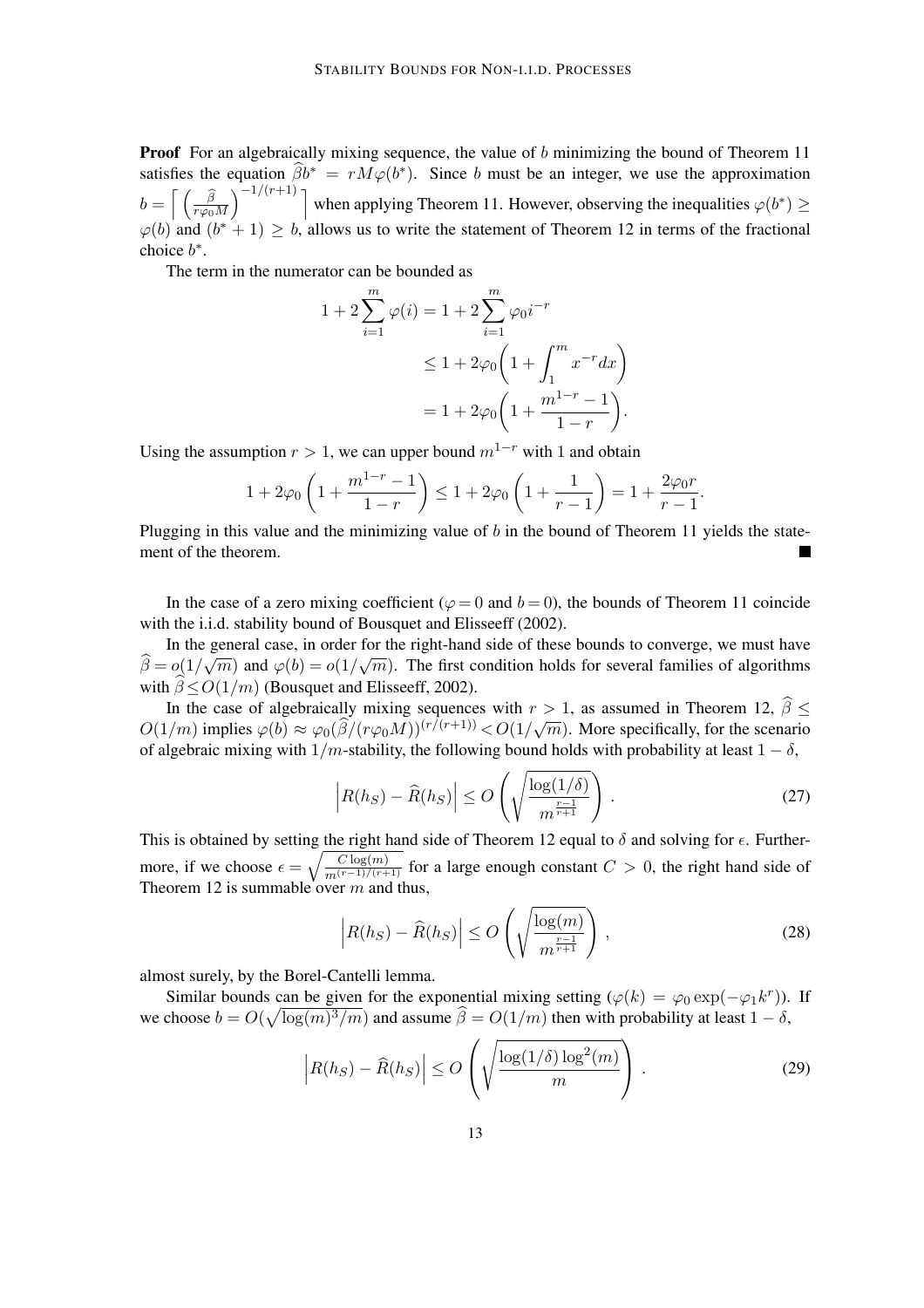If we instead set  $\epsilon = C$  $\sqrt{\log^3(m)}$  $\frac{f(m)}{m}$  for a large enough constant C, the right hand side of Theorem 12 is summable and again by the Borel-Cantelli lemma we have

$$
\left| R(h_S) - \widehat{R}(h_S) \right| \le O\left(\sqrt{\frac{\log^3(m)}{m}}\right),\tag{30}
$$

almost surely.

## 3.5 Applications

We now present the application of our stability bounds for algebraically  $\varphi$ -mixing sequences to several algorithms, including the family of kernel-based regularization algorithms and that of relative entropy-based regularization algorithms. The application of our learning bounds will benefit from the previous analysis of the stability of these algorithms by Bousquet and Elisseeff (2002).

## 3.5.1 KERNEL-BASED REGULARIZATION ALGORITHMS

We first apply our bounds to a family of algorithms minimizing a regularized objective function based on the norm  $\|\cdot\|_K$  in a reproducing kernel Hilbert space, where K is a positive definite symmetric kernel:

$$
\underset{h \in H}{\text{argmin}} \frac{1}{m} \sum_{i=1}^{m} c(h, z_i) + \lambda \|h\|_{K}^{2}.
$$
 (31)

The application of our bound is possible, under some general conditions, since kernel regularized algorithms are stable with  $\hat{\beta} \le O(1/m)$  (Bousquet and Elisseeff, 2002). For the sake of completeness, we briefly present the proof of this  $\hat{\beta}$ -stability.

We will assume that the cost function c is  $\sigma$ -*admissible*, that is there exists  $\sigma \in \mathbb{R}_+$  such that for any two hypotheses  $h, h' \in H$  and for all  $z = (x, y) \in X \times Y$ ,

$$
|c(h, z) - c(h', z)| \le \sigma |h(x) - h'(x)|.
$$
 (32)

This assumption holds for the quadratic cost and most other cost functions when the hypothesis set and the set of output labels are bounded by some  $M \in \mathbb{R}_+$ :  $\forall h \in H$ ,  $\forall x \in X$ ,  $|h(x)| \leq M$  and  $\forall y \in Y, |y| \leq M$ . We will also assume that c is differentiable. This assumption is in fact not necessary and all of our results hold without it, but it makes the presentation simpler.

We denote by  $B_F$  the Bregman divergence associated to a convex function F:  $B_F(f||g)$  =  $F(f) - F(g) - \langle f - g, \nabla F(g) \rangle$ . In what follows, it will be helpful to define F as the objective function of a general regularization based algorithm,

$$
F_S(h) = \hat{R}_S(h) + \lambda N(h),\tag{33}
$$

where  $\widehat{R}_S$  is the empirical error as measured on the sample S,  $N : H \to \mathbb{R}^+$  is a regularization function and  $\lambda > 0$  is the familiar trade-off parameter. Finally, we shall use the shorthand  $\Delta h =$  $h'-h$ .

Lemma 13 (Bousquet and Elisseeff (2002)) *A kernel-based regularization algorithm of the form (31), with bounded kernel*  $K(x, x) \leq \kappa < \infty$  *and* σ-*admissible cost function, is*  $\widehat{\beta}$ -*stable with coefficient,*

$$
\widehat{\beta} \le \frac{\sigma^2 \kappa^2}{m \lambda}.
$$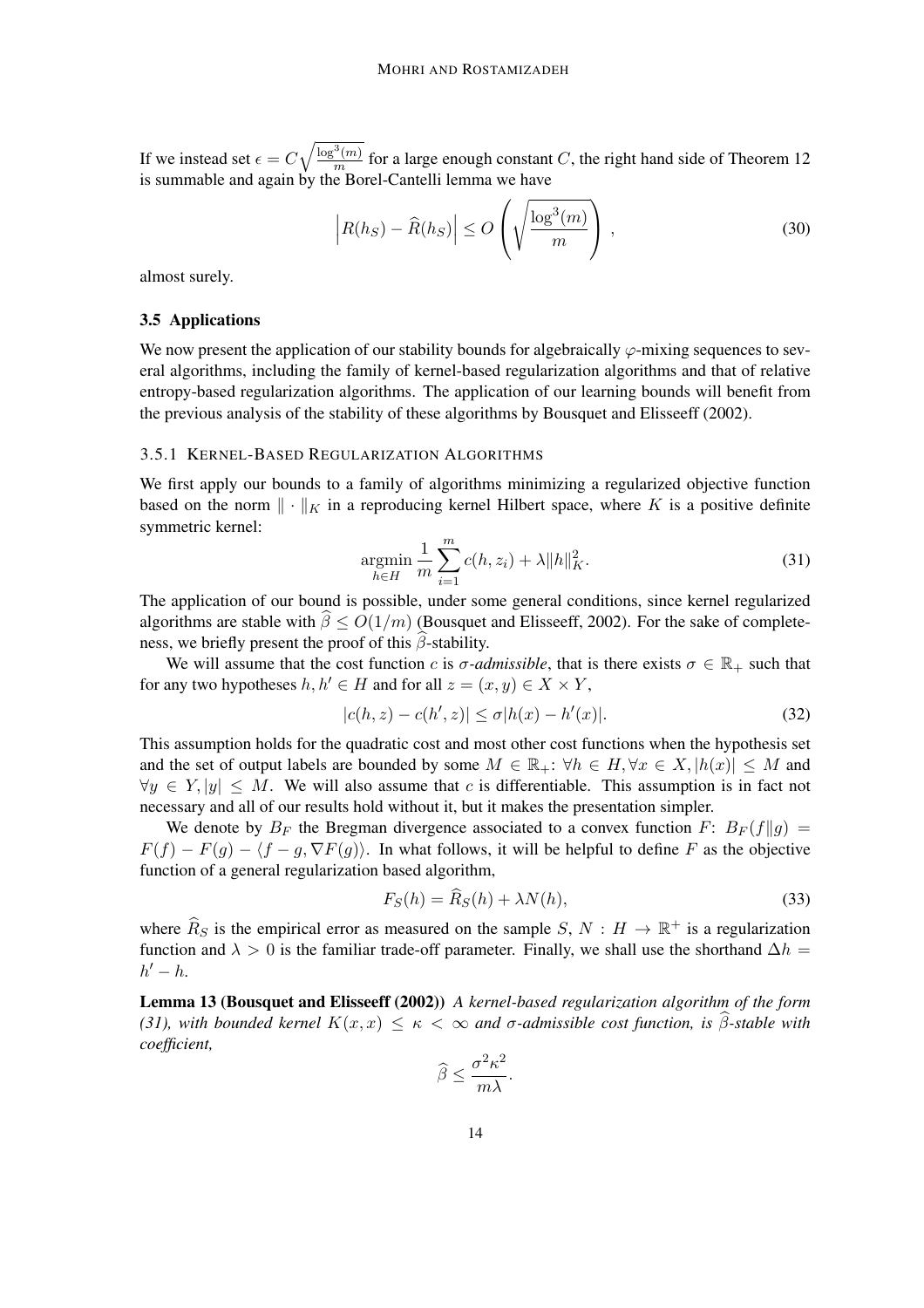**Proof** Let h and h' be the minimizers of  $F_S$  and  $F'_S$  respectively where S and S' differ in the first coordinate (choice of coordinate is without loss of generality), then,

$$
B_N(h'||h) + B_N(h||h') \le \frac{2\sigma}{m\lambda} \sup_{x \in S} |\Delta h(x)|. \tag{34}
$$

To see this, we notice that since  $B_F = B_{\hat{R}} + \lambda B_N$ , and since a Bregman divergence is non-negative,

$$
\lambda (B_N(h'||h) + B_N(h||h')) \leq B_{F_S}(h'||h) + B_{F_{S'}}(h||h').
$$

By the definition of h and h' as the minimizers of  $F_S$  and  $F_{S'}$ ,

$$
B_{F_S}(h'||h) + B_{F_{S'}}(h||h') = \widehat{R}_{F_S}(h') - \widehat{R}_{F_S}(h) + \widehat{R}_{F_{S'}}(h) - \widehat{R}_{F_{S'}}(h').
$$

Finally, by the  $\sigma$ -admissibility of the cost function c and the definition of S and S',

$$
\lambda \left( B_N(h'||h) + B_N(h||h') \right) \leq \widehat{R}_{F_S}(h') - \widehat{R}_{F_S}(h) + \widehat{R}_{F_{S'}}(h) - \widehat{R}_{F_{S'}}(h')
$$
  
= 
$$
\frac{1}{m} \left[ c(h', z_1) - c(h, z_1) + c(h, z_1') - c(h', z_1') \right]
$$
  

$$
\leq \frac{1}{m} \left[ \sigma |\Delta h(x_1)| + \sigma |\Delta h(x_1')| \right]
$$
  

$$
\leq \frac{2\sigma}{m} \sup_{x \in S} |\Delta h(x)|,
$$

which establishes (34).

Now, if we consider  $N(\cdot) = ||\cdot||_K^2$ , we have  $B_N(h'||h) = ||h' - h||_K^2$ , thus  $B_N(h'||h) +$  $B_N(h||h') = 2||\Delta h||_K^2$  and by (34) and the reproducing kernel property,

$$
2\|\Delta h\|_{K}^{2} \le \frac{2\sigma}{m\lambda} \sup_{x \in S} |\Delta h(x)|
$$
  

$$
\le \frac{2\sigma}{m\lambda} \kappa ||\Delta h||_{K}.
$$

Thus  $\|\Delta h\|_K \leq \frac{\sigma \kappa}{m\lambda}$ . And using the  $\sigma$ -admissibility of c and the kernel reproducing property we obtain

$$
\forall z \in X \times Y, |c(h', z) - c(h, z)| \le \sigma |\Delta h(x)| \le \kappa \sigma ||\Delta h||_K.
$$

Therefore,

$$
\forall z \in X \times Y, |c(h', z) - c(h, z)| \le \frac{\sigma^2 \kappa^2}{m\lambda},
$$

which completes the proof.

Three specific instances of kernel regularization algorithms are SVR, for which the cost function is based on the  $\epsilon$ -insensitive cost:

$$
c(h, z) = \begin{cases} 0 & \text{if } |h(x) - y| \le \epsilon, \\ |h(x) - y| - \epsilon & \text{otherwise.} \end{cases}
$$
(35)

ш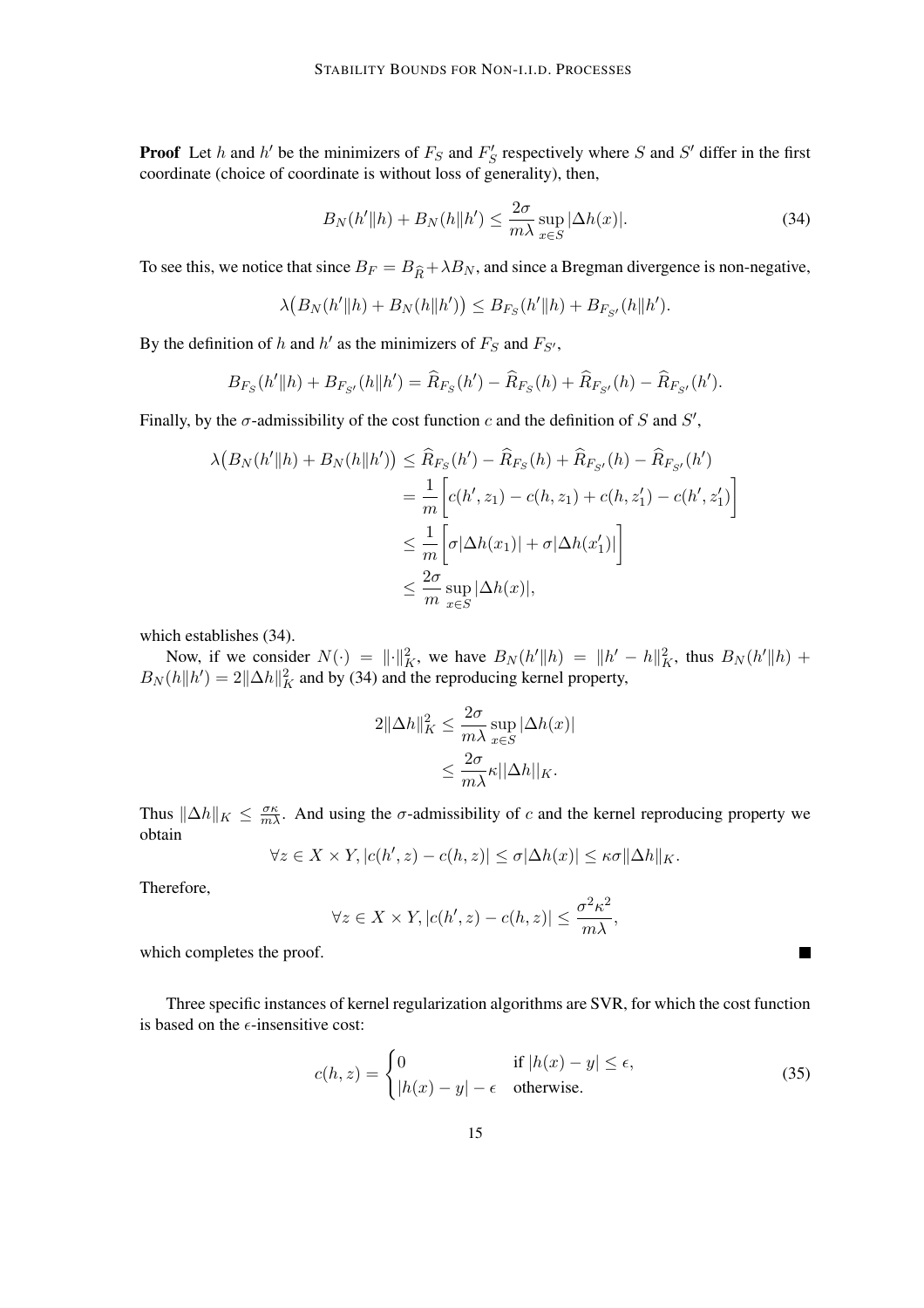Kernel Ridge Regression (Saunders et al., 1998), for which

$$
c(h, z) = (h(x) - y)^2,
$$
\n(36)

and finally Support Vector Machines with the hinge-loss,

$$
c(h, z) = \begin{cases} 0 & \text{if } 1 - yh(x) \le 0, \\ 1 - yh(x) & \text{if } yh(x) < 1, \end{cases}
$$
 (37)

For kernel regularization algorithms, as pointed out in Bousquet and Elisseeff (2002, Lemma 23), a bound on the labels immediately implies a bound on the output of the hypothesis returned by the algorithm. We formally state this lemma below.

Lemma 14 *Let* h <sup>∗</sup> *be the solution of the optimization problem (31), let* c *be a cost function and let*  $B(\cdot)$  *be a real-valued function such that for all*  $h \in H$ *,*  $x \in X$ *, and*  $y' \in Y$ *,* 

$$
c(h(x), y') \le B(h(x)).
$$

*Then, the output of* h ∗ *is bounded as follows,*

$$
\forall x \in X, |h^*(x)| \le \kappa \sqrt{\frac{B(0)}{\lambda}},
$$

where  $\lambda$  is the regularization parameter, and  $\kappa^2 \geq K(x,x)$  for all  $x \in X$ .

**Proof** Let  $F(h) = \frac{1}{m} \sum_{i=1}^{m} c(h, z_i) + \lambda ||h||_K^2$  and let 0 be the zero hypothesis, then by definition of  $F$  and  $h^*$ ,

$$
\lambda \|h^*\|_K^2 \le F(h^*) \le F(\mathbf{0}) \le B(0). \tag{38}
$$

 $\blacksquare$ 

Then, using the reproducing kernel property and the Cauchy-Schwarz inequality we note,

$$
\forall x \in X, |h^*(x)| = \langle h^*, K(x, \cdot) \rangle \le ||h^*||_K \sqrt{K(x, x)} \le \kappa ||h^*||_K. \tag{39}
$$

Combining the two inequalities proves the lemma.

We note that in Bousquet and Elisseeff (2002), the following bound is also stated:  $c(h^*(x), y') \le$  $B(\kappa\sqrt{B(0)/\lambda})$ . However, when later applied, it seems that the authors use an incorrect upper bound function  $B(\cdot)$ , which we remedy in the following.

**Corollary 15** Assume a bounded output  $Y = [0, B]$ , for some  $B > 0$ , and assume that  $K(x, x) \leq$  $\kappa^2$  for all x for some  $\kappa > 0$ . Let  $h_S$  denote the hypothesis returned by the algorithm when trained *on a sample* S drawn from an algebraically  $\varphi$ -mixing stationary distribution. Let  $u = r/(r + 1) \in$  $\left[\frac{1}{2}\right]$  $\frac{1}{2}$ , 1],  $M' = 2(r + 1)\varphi_0 M/(r\varphi_0 M)^u$ , and  $\varphi'_0 = (1 + 2\varphi_0 r/(r - 1))$ . Then, with probability at *least* 1 − δ*, the following generalization bounds hold for*

*a. Support Vector Machines (SVM, with hinge-loss)*

$$
R(h_S) \le \widehat{R}(h_S) + \frac{8\kappa^2}{\lambda m} + \left(\frac{2\kappa^2}{\lambda}\right)^u \frac{3M'}{m^u} + \varphi_0' \left(M + \frac{3\kappa^2}{\lambda} + \left(\frac{2\kappa^2}{\lambda}\right)^u \frac{M'}{m^{u-1}}\right) \sqrt{\frac{2\log(2/\delta)}{m}},
$$
  
where  $M = \kappa \sqrt{\frac{1}{\lambda}} + B$ .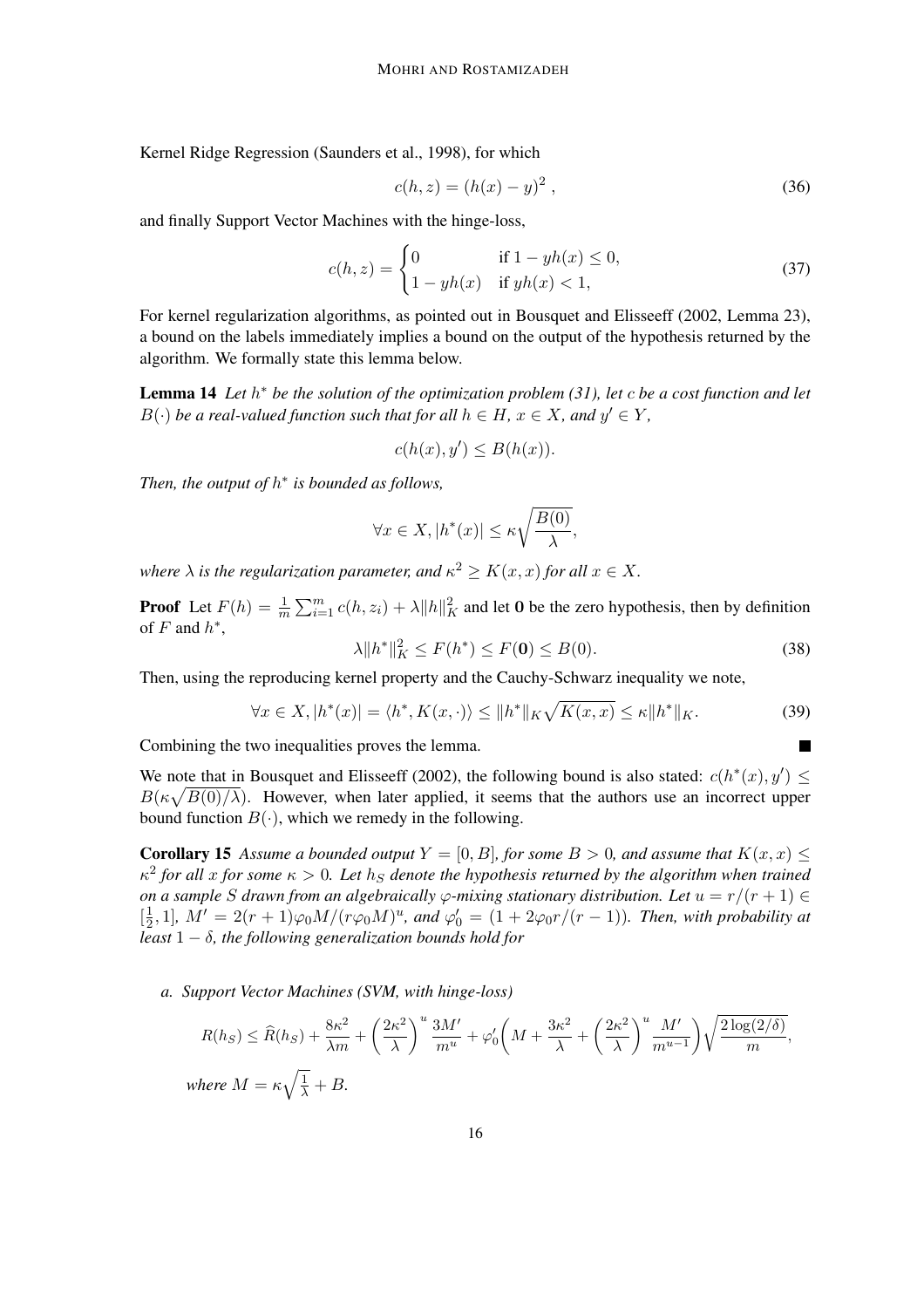*b. Support Vector Regression (SVR):*

$$
R(h_S) \le \widehat{R}(h_S) + \frac{8\kappa^2}{\lambda m} + \left(\frac{2\kappa^2}{\lambda}\right)^u \frac{3M'}{m^u} + \varphi_0' \left(M + \frac{3\kappa^2}{\lambda} + \left(\frac{2\kappa^2}{\lambda}\right)^u \frac{M'}{m^{u-1}}\right) \sqrt{\frac{2\log(2/\delta)}{m}},
$$
  
where  $M = \kappa \sqrt{\frac{2B}{\lambda}} + B$ .

*c. Kernel Ridge Regression (KRR):*

$$
R(h_S) \le \widehat{R}(h_S) + \frac{32\kappa^2 B^2}{\lambda m} + \left(\frac{8\kappa^2 B^2}{\lambda}\right)^u \frac{3M'}{m^u} + \varphi_0' \left(M + \frac{12\kappa^2 B^2}{\lambda} + \left(\frac{8\kappa^2 B^2}{\lambda}\right)^u \frac{M'}{m^{u-1}}\right) \sqrt{\frac{2\log(2/\delta)}{m}},
$$
  
where  $M = 2\kappa^2 B^2/\lambda + B^2$ .

**Proof** For SVM, the hinge-loss is 1-admissible giving  $\hat{\beta} \leq \kappa^2/(\lambda m)$ . Using Lemma 14, with  $B(0) = 1$ , the loss can be bounded  $\forall x \in X, y \in Y, 1 + |h^*(x)| \leq \kappa \sqrt{\frac{1}{\lambda}} + B$ .

Similarly, SVR has a loss function that is 1-admissible, thus, applying Lemma 13 gives us  $\widehat{\beta} \le \kappa^2/(\lambda m)$ . Using Lemma 14, with  $B(0) = B$ , we can bound the loss as follows,  $\forall x \in X, y \in \mathbb{R}$  $Y, |h^*(x) - y| \leq \kappa \sqrt{\frac{B}{\lambda}} + B.$ 

Finally for KRR, we have a loss function that is 2B-admissible and again using Lemma 13  $\widehat{\beta} \leq 4\kappa^2 B^2/(\lambda m)$ . Again, applying Lemma 14 with  $B(0) = B^2$  and  $\forall x \in X, y \in Y, (h^*(x)$  $y)^2 \le \kappa^2 B^2/\lambda + B^2$ .

Plugging these values into the bound of Theorem 12 and setting the right-hand side to  $\delta$  yields the statement of the corollary.

#### 3.5.2 RELATIVE ENTROPY-BASED REGULARIZATION ALGORITHMS

In this section, we apply the results of Theorem 12 to a family of learning algorithms based on relative entropy-regularization. These algorithms learn hypotheses  $h$  that are mixtures of base hypotheses in  $\{h_\theta: \theta \in \Theta\}$ , where  $\Theta$  is measurable set. The output of these algorithms is a mixture  $g: \Theta \to \mathbb{R}$ , that is a distribution over  $\Theta$ . Let G denote the set of all such distributions and let  $g_0 \in G$  be a fixed distribution. Relative entropy based-regularization algorithms output the solution of a minimization problem of the following form:

$$
\underset{g \in G}{\text{argmin}} \frac{1}{m} \sum_{i=1}^{m} c(g, z_i) + \lambda D(g||g_0),\tag{40}
$$

where the cost function  $c: G \times Z \to \mathbb{R}$  is defined in terms of a second internal cost function  $c' \colon H \times Z \to \mathbb{R}$ :

$$
c(g, z) = \int_{\Theta} c'(h_{\theta}, z) g(\theta) d\theta,
$$

and where  $D(g||g_0)$  is the relative entropy between g and  $g_0$ :

$$
D(g||g_0) = \int_{\Theta} g(\theta) \log \frac{g(\theta)}{g_0(\theta)} d\theta.
$$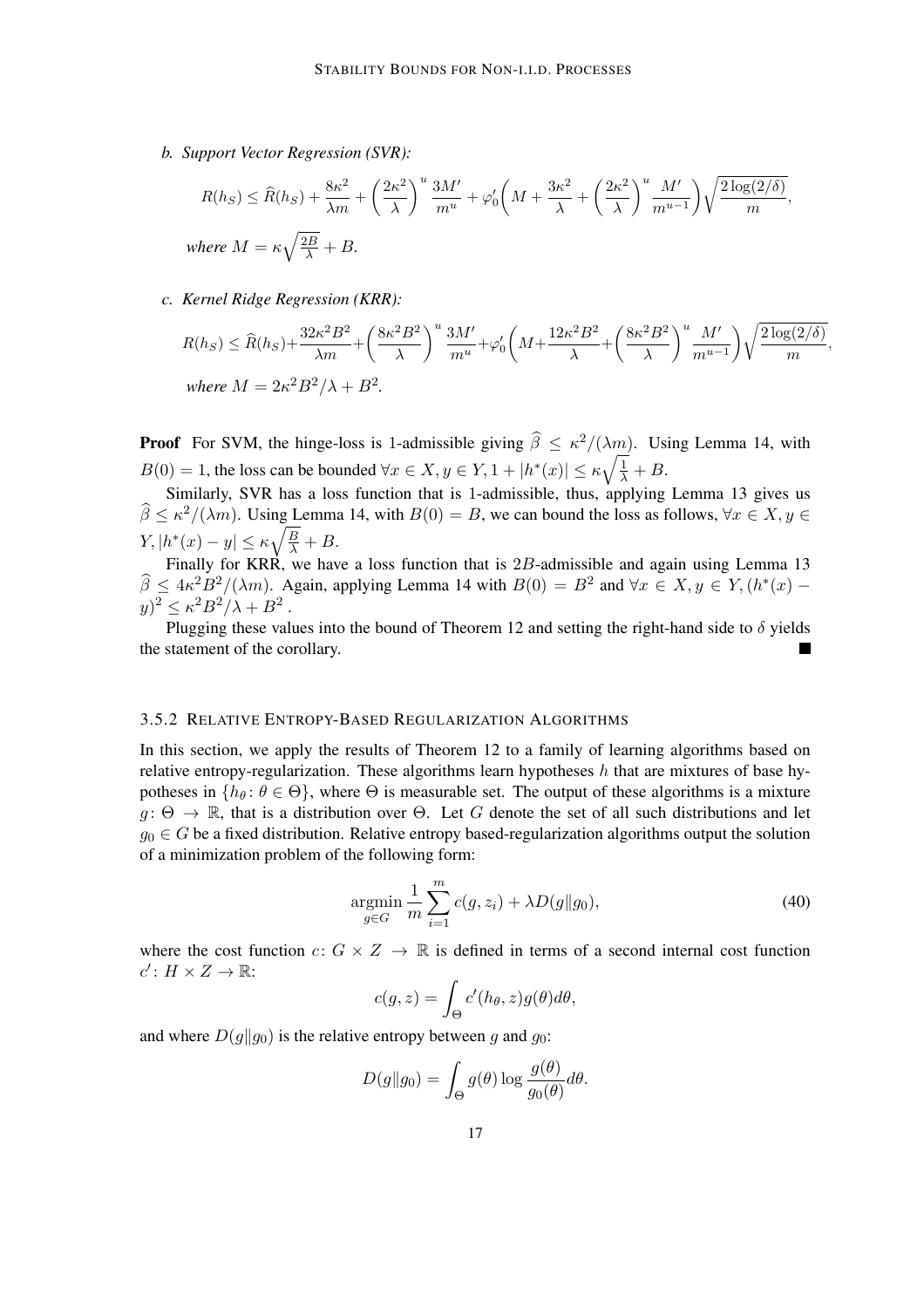As shown by (Bousquet and Elisseeff, 2002, Theorem 24), a relative entropy-based regularization algorithm defined by (40) with bounded loss  $c'(\cdot) \leq M$ , is  $\hat{\beta}$ -stable with the following bound on the stability coefficient:

$$
\widehat{\beta} \le \frac{M^2}{\lambda m}.
$$

Theorem 12 combined with this inequality immediately yields the following generalization bound.

Corollary 16 *Let*  $h<sub>S</sub>$  *be the hypothesis solution of the optimization (40) trained on a sample* S *drawn from an algebraically*  $\varphi$ *-mixing stationary distribution with the internal cost function c*<sup>*'*</sup> *bounded by M. Then, with probability at least*  $1 - \delta$ *, the following holds:* 

$$
R(h_S) \le \widehat{R}(h_S) + \frac{8M^2}{\lambda m} + \frac{3M'}{\lambda^u m^u} + \varphi_0' \left(M + \frac{3M^2}{\lambda} + \frac{2^u M'}{\lambda^u m^{u-1}}\right) \sqrt{\frac{2\log(2/\delta)}{m}},
$$
  
where  $u = r/(r+1) \in [\frac{1}{2}, 1]$ ,  $M' = 2(r+1)\varphi_0 M^{u+1}/(r\varphi_0)^u$ , and  $\varphi_0' = (1 + 2\varphi_0 r/(r-1)).$ 

#### 3.6 Discussion

The results presented here are, to the best of our knowledge, the first stability-based generalization bounds for the class of algorithms just studied in a non-i.i.d. scenario. These bounds are nontrivial when the condition on the regularization parameter  $\lambda \gg 1/m^{1/2-1/r}$  parameter holds for all large values of m. This condition coincides with the one obtained in the i.i.d. setting by Bousquet and Elisseeff (2002), in the limit, as  $r$  tends to infinity. The next section gives stability-based generalization bounds that hold even in the scenario of  $\beta$ -mixing sequences.

#### 4. β-Mixing Generalization Bounds

In this section, we prove a stability-based generalization bound that only requires the training sequence to be drawn from a  $\beta$ -mixing stationary distribution. The bound is thus more general and covers the  $\varphi$ -mixing case analyzed in the previous section. However, unlike the  $\varphi$ -mixing case, the  $\beta$ -mixing bound presented here is not a purely exponential bound. It contains an additive term, which depends on the mixing coefficient.

As in the previous section,  $\Phi(S)$  is defined by  $\Phi(S)=R(h_S)-\widehat{R}(h_S)$ . To simplify the presentation, here, we define the generalization error of  $h<sub>S</sub>$  by  $R(h<sub>S</sub>) = E<sub>z</sub>[c(h<sub>S</sub>, z)]$ . Thus, test samples are assumed independent of  $S^4$ . Note that for any block of points  $Z = z_1 \dots z_k$  drawn independently of S, the following equality holds:

$$
\mathop{\mathbf{E}}_{Z}\left[\frac{1}{|Z|}\sum_{z\in Z}c(h_{S},z)\right] = \frac{1}{k}\sum_{i=1}^{k}\mathop{\mathbf{E}}_{Z}[c(h_{S},z_{i})] = \frac{1}{k}\sum_{i=1}^{k}\mathop{\mathbf{E}}_{z_{i}}[c(h_{S},z_{i})] = \mathop{\mathbf{E}}_{z}[c(h_{S},z)] \tag{41}
$$

since, by stationarity,  $E_{z_i}[c(h_s, z_i)] = E_{z_j}[c(h_s, z_j)]$  for all  $1 \le i, j \le k$ . Thus, for any such block Z, we can write  $R(h<sub>S</sub>) = \mathbb{E}_Z \left[ \frac{1}{|Z|} \right]$  $\frac{1}{|Z|} \sum_{z \in Z} c(h_S, z)$ . For convenience, we extend the cost function c

<sup>4.</sup> In the β-mixing scenario, a result similar to that of Lemma 5 can be shown to hold in expectation with respect the sample S. Using Markov's inequality, the inequality can be shown to hold with high probability. Thus, the results that follow can all be be extended to the case where the test points depend on the training sample, at the expense of an an additional confidence term.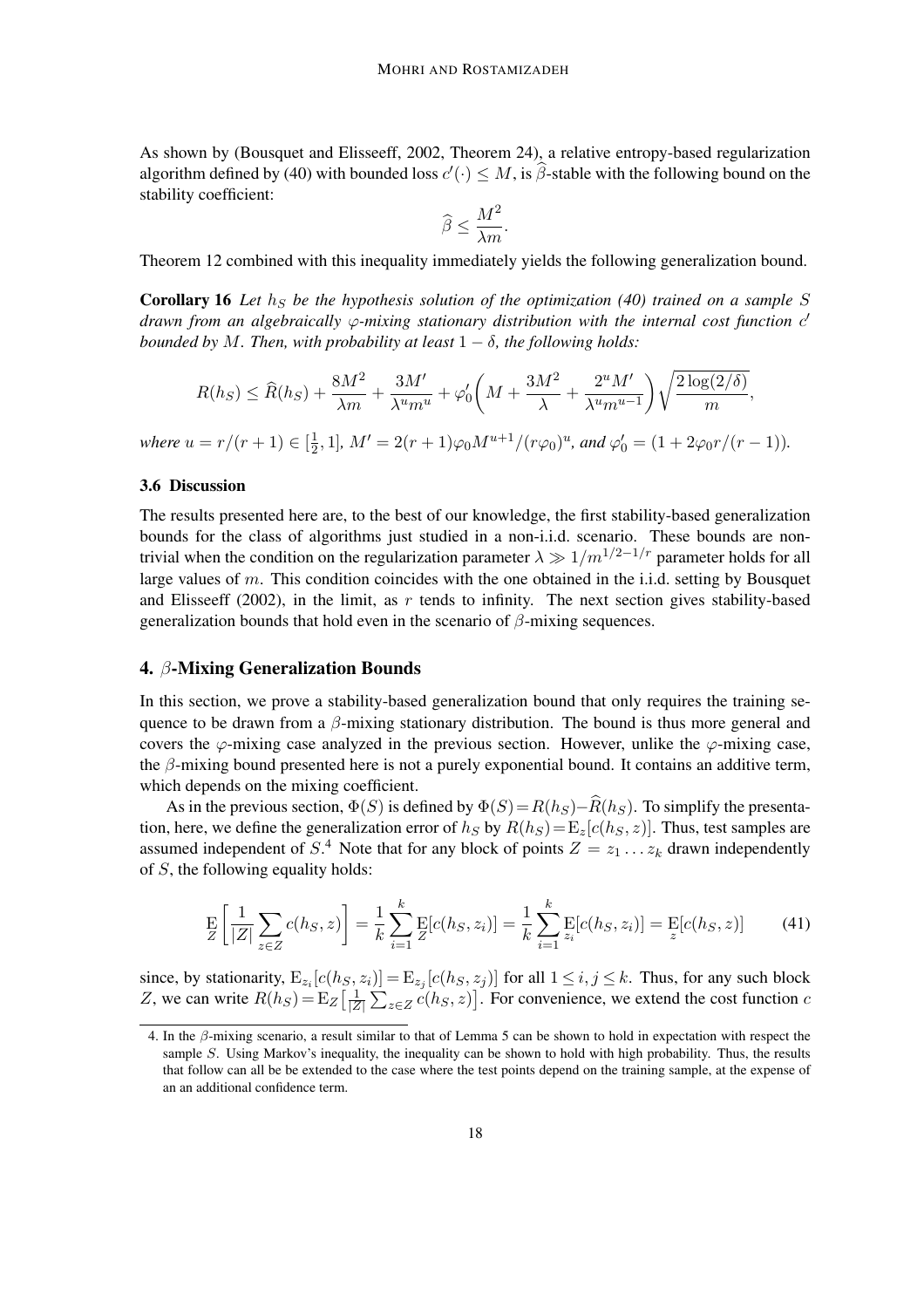

Figure 3: Illustration of the sequences  $S_a$  and  $S_b$  derived from S that are considered in the proofs. The darkened regions are considered as being removed from the sequence.

to blocks as follows:

$$
c(h, Z) = \frac{1}{|Z|} \sum_{z \in Z} c(h, z).
$$
 (42)

With this notation,  $R(h<sub>S</sub>) = E<sub>Z</sub>[c(h<sub>S</sub>, Z)]$  for any block drawn independently of S, regardless of the size of Z.

To derive a generalization bound for the  $\beta$ -mixing scenario, we apply McDiarmid's inequality (Theorem 10) to  $\Phi$  defined over a sequence of independent blocks. The independent blocks we consider are non-symmetric and thus more general than those considered by previous authors (Yu, 1994; Meir, 2000).

From a sample S made of a sequence of m points, we construct two sequences of blocks  $S_a$ and  $S_b$ , each containing  $\mu$  blocks. Each block in  $S_a$  contains a points and each block in  $S_b$  contains b points (see Figure 3).  $S_a$  and  $S_b$  form a partitioning of S; for any  $a, b \in \{0, \ldots, m\}$  such that  $(a + b)\mu = m$ , they are defined precisely as follows:

$$
S_a = (Z_1^{(a)}, \dots, Z_\mu^{(a)}), \text{ with } Z_i^{(a)} = z_{(i-1)(a+b)+1}, \dots, z_{(i-1)(a+b)+a}
$$
  
\n
$$
S_b = (Z_1^{(b)}, \dots, Z_\mu^{(b)}), \text{ with } Z_i^{(b)} = z_{(i-1)(a+b)+a+1}, \dots, z_{(i-1)(a+b)+a+b},
$$
\n
$$
(43)
$$

for all  $i \in \{1, \ldots, \mu\}$ . We shall consider similarly sequences of i.i.d. blocks  $Z_i^a$  and  $Z_i^b$ ,  $i \in$  $\{1,\ldots,\mu\}$ , such that the points within each block are drawn according to the same original  $\beta$ mixing distribution and shall denote by  $\widetilde{S}_a$  the block sequence  $(\widetilde{Z}_1^{(a)}, \ldots, \widetilde{Z}_{\mu}^{(a)})$ .

In preparation for the application of McDiarmid's inequality, we give a bound on the expectation of  $\Phi(\tilde{S}_a)$ . Since the expectation is taken over a sequence of i.i.d. blocks, this brings us to a situation similar to the i.i.d. scenario analyzed by Bousquet and Elisseeff (2002), with the exception that we are dealing with i.i.d. blocks instead of i.i.d. points.

**Lemma 17** Let  $\widetilde{S}_a$  be an independent block sequence as defined above, then the following bound *holds for the expectation of*  $|\Phi(\widetilde{S}_a)|$ *:* 

$$
\mathop{\mathrm{E}}_{\widetilde{S}_a}[|\Phi(\widetilde{S}_a)|] \le a\widehat{\beta}.
$$

**Proof** Since the blocks  $\widetilde{Z}^{(a)}$  are independent, we can replace any one of them with any other block Z drawn from the same distribution. However, changing the training set also changes the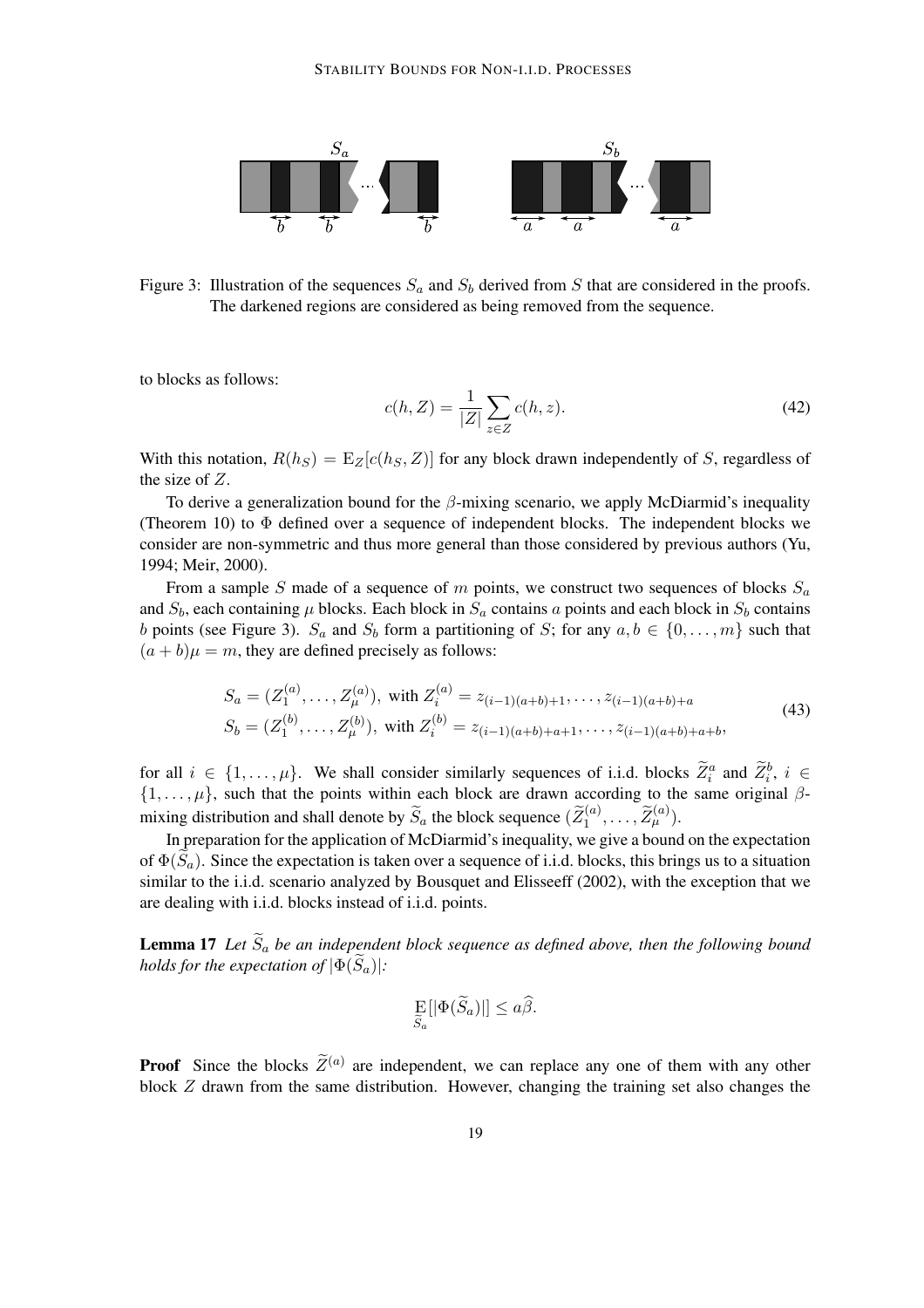hypothesis, in a limited way. This is shown precisely below:

$$
\begin{split} \mathop{\mathbf{E}}_{\widetilde{S}_a} [|\Phi(\widetilde{S}_a)|] & = \mathop{\mathbf{E}}_{\widetilde{S}_a} \left[ \left| \frac{1}{\mu} \sum_{i=1}^{\mu} c(h_{\widetilde{S}_a}, \widetilde{Z}_i^{(a)}) - \mathop{\mathbf{E}}_{Z} [c(h_{\widetilde{S}_a}, Z)] \right| \right] \\ & \leq \mathop{\mathbf{E}}_{\widetilde{S}_a, Z} \left[ \left| \frac{1}{\mu} \sum_{i=1}^{\mu} c(h_{\widetilde{S}_a}, \widetilde{Z}_i^{(a)}) - c(h_{\widetilde{S}_a}, Z) \right| \right] \\ & = \mathop{\mathbf{E}}_{\widetilde{S}_a, Z} \left[ \left| \frac{1}{\mu} \sum_{i=1}^{\mu} c(h_{\widetilde{S}_a^i}, Z) - c(h_{\widetilde{S}_a}, Z) \right| \right], \end{split}
$$

where  $\tilde{S}_a^i$  corresponds to the block sequence  $\tilde{S}_a$  obtained by replacing the *i*th block with Z. The  $\beta$ -stability of the learning algorithm gives

$$
\mathop{\mathbf{E}}_{\widetilde{S}_a,Z}\left[\frac{1}{\mu}\Big|\sum_{i=1}^{\mu}c(h_{\widetilde{S}_a^i},Z)-c(h_{\widetilde{S}_a},Z)\Big|\right] \leq \mathop{\mathbf{E}}_{\widetilde{S}_a,Z}\left[\frac{1}{\mu}\sum_{i=1}^{\mu}2a\widehat{\beta}\right] \leq 2a\widehat{\beta}.
$$

We now relate the non-i.i.d. event  $Pr[\Phi(S) \geq \epsilon]$  to an independent block sequence event to which we can apply McDiarmid's inequality.

**Lemma 18** *Assume a*  $\widehat{\beta}$ -stable algorithm. Then, for a sample *S* drawn from a β-mixing stationary *distribution, the following bound holds,*

$$
\Pr_{S}[|\Phi(S)| \ge \epsilon] \le \Pr_{\widetilde{S}_a} \left[ |\Phi(\widetilde{S}_a)| - \mathrm{E}[|\Phi(\widetilde{S}_a)|] \ge \epsilon'_0 \right] + (\mu - 1)\beta(b),\tag{44}
$$

where  $\epsilon'_0 = \epsilon - \frac{\mu b M}{m} - 2\mu b \widehat{\beta} - \mathrm{E}_{\widetilde{S}'_a}[|\Phi(\widetilde{S}'_a)|].$ 

**Proof** The proof consists of first rewriting the event in terms of  $S_a$  and  $S_b$  and bounding the error on the points in  $S_b$  in a trivial manner. This can be afforded since b will be eventually chosen to be small. Since  $|E_{Z'}[c(h_S, Z')] - c(h_S, z')| \leq M$  for any  $z' \in S_b$ , we can write

$$
\Pr_{S}[\left|\Phi(S)\right| \geq \epsilon] = \Pr_{S}[\left|R(h_{S}) - R(h_{S})\right| \geq \epsilon]
$$
\n
$$
= \Pr_{S}\left[\frac{1}{m}\Big|\sum_{z\in S}\mathbb{E}[c(h_{S}, Z)] - c(h_{S}, z)\Big| \geq \epsilon\right]
$$
\n
$$
\leq \Pr_{S}\left[\frac{1}{m}\Big|\sum_{z\in S_{a}}\mathbb{E}[c(h_{S}, Z)] - c(h_{S}, z)\Big| + \frac{1}{m}\Big|\sum_{z'\in S_{b}}\mathbb{E}[c(h_{S}, Z')] - c(h_{S}, z')\Big| \geq \epsilon\right]
$$
\n
$$
\leq \Pr_{S}\left[\frac{1}{m}\Big|\sum_{z\in S_{a}}\mathbb{E}[c(h_{S}, Z)] - c(h_{S}, z)\Big| + \frac{\mu bM}{m} \geq \epsilon\right].
$$

By  $\widehat{\beta}$ -stability and  $\mu a/m \leq 1$ , this last term can be bounded as follows

$$
\Pr_{S} \left[ \frac{1}{m} \Big| \sum_{z \in S_a} \mathbb{E} [c(h_S, Z)] - c(h_S, z) \Big| + \frac{\mu b M}{m} \ge \epsilon \right] \le
$$
\n
$$
\Pr_{S_a} \left[ \frac{1}{\mu a} \Big| \sum_{z \in S_a} \mathbb{E} [c(h_{S_a}, Z)] - c(h_{S_a}, z) \Big| + \frac{\mu b M}{m} + 2\mu b \widehat{\beta} \ge \epsilon \right].
$$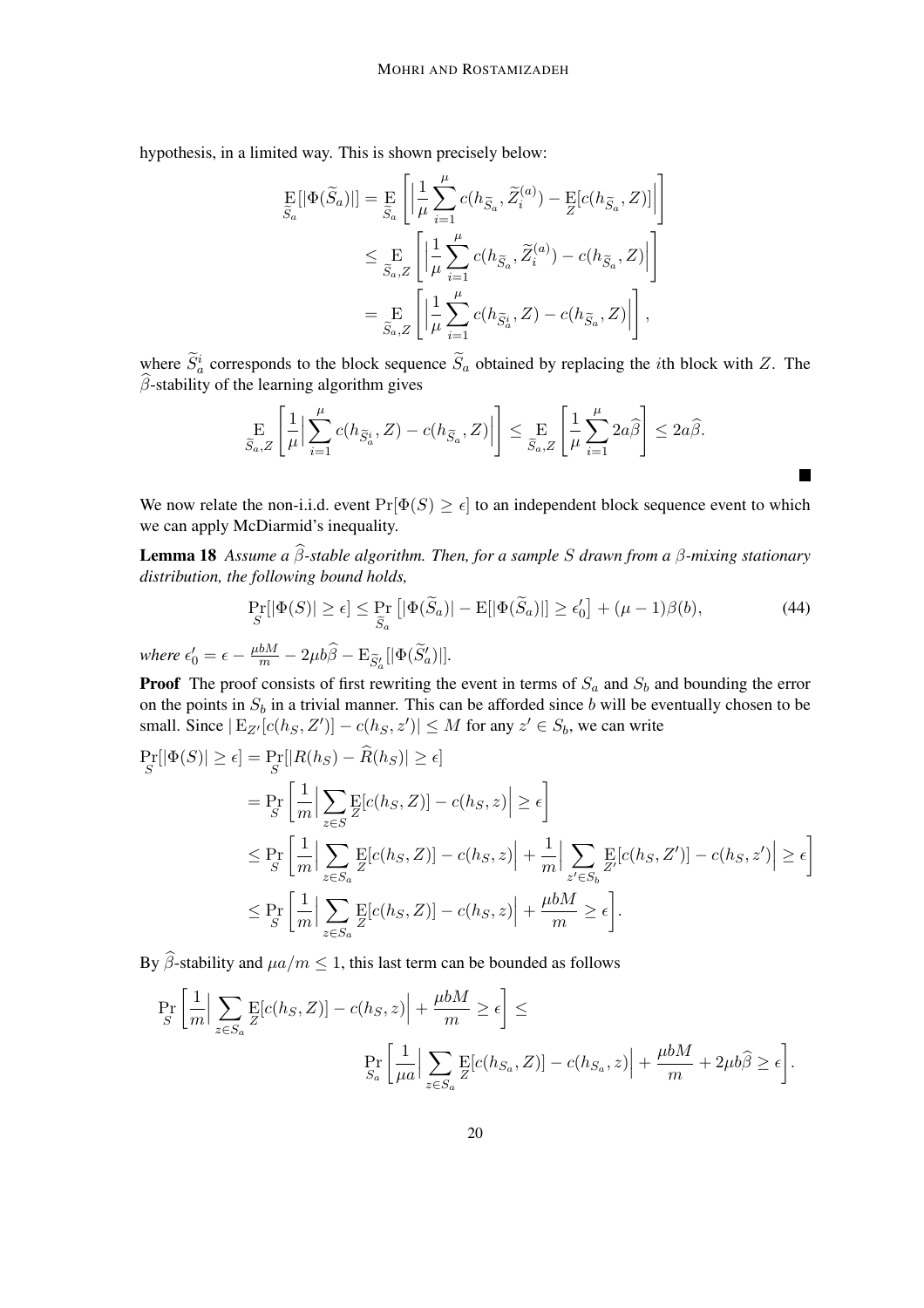The right-hand side can be rewritten in terms of  $\Phi$  and bounded in terms of a  $\beta$ -mixing coefficient:

$$
\Pr_{S_a} \left[ \frac{1}{\mu a} \Big| \sum_{z \in S_a} \mathbb{E} [c(h_{S_a}, Z)] - c(h_{S_a}, z) \Big| + \frac{\mu b M}{m} + 2\mu b \hat{\beta} \ge \epsilon \right]
$$
\n
$$
= \Pr_{S_a} \left[ |\Phi(S_a)| + \frac{\mu b M}{m} + 2\mu b \hat{\beta} \ge \epsilon \right]
$$
\n
$$
\le \Pr_{\widetilde{S}_a} \left[ |\Phi(\widetilde{S}_a)| + \frac{\mu b M}{m} + 2\mu b \hat{\beta} \ge \epsilon \right] + (\mu - 1)\beta(b), \tag{45}
$$

by applying Lemma 3 to the indicator function of the event  $\left\{ |\Phi(S_a)| + \frac{\mu bM}{m} + 2\mu b\widehat{\beta} \ge \epsilon \right\}$ . Since  $\mathrm{E}_{\widetilde{S}'_a}[|\Phi(\widetilde{S}'_a)|]$  is a constant, the probability in this last term can be rewritten as

$$
\Pr_{\widetilde{S}_a} \left[ |\Phi(\widetilde{S}_a)| + \frac{\mu b M}{m} + 2\mu b \widehat{\beta} \right] \ge \epsilon \right]
$$
\n
$$
= \Pr_{\widetilde{S}_a} \left[ |\Phi(\widetilde{S}_a)| - \Pr_{\widetilde{S}_a'} [|\Phi(\widetilde{S}_a')|] + \frac{\mu b M}{m} + 2\mu b \widehat{\beta} \right] \ge \epsilon - \Pr_{\widetilde{S}_a'} [|\Phi(\widetilde{S}_a')|] \right]
$$
\n
$$
= \Pr_{\widetilde{S}_a} \left[ |\Phi(\widetilde{S}_a)| - \Pr_{\widetilde{S}_a'} [|\Phi(\widetilde{S}_a')|] \ge \epsilon_0' \right],
$$
\n(46)

which ends the proof of the lemma.

The last two lemmas will help us prove the main result of this section formulated in the following theorem.

**Theorem 19** Assume a  $\widehat{\beta}$ -stable algorithm and let  $\epsilon'$  denote  $\epsilon - \frac{\mu b M}{m} - 2\mu b \widehat{\beta} - 2a \widehat{\beta}$  as in Lemma 18. *Then, for any sample* S *of size* m *drawn according to a* β*-mixing stationary distribution, any choice of the parameters*  $a, b, \mu > 0$  *such that*  $(a + b)\mu = m$ , and  $\epsilon \geq 0$  *such that*  $\epsilon' \geq 0$ , the following *generalization bound holds:*

$$
\Pr_{S} \left[ |R(h_S) - \widehat{R}(h_S)| \ge \epsilon \right] \le \exp \left( \frac{-2\epsilon'^2 m}{\left( 4a\widehat{\beta}m + (a+b)M \right)^2} \right) + (\mu - 1)\beta(b).
$$

Proof To prove the statement of theorem, it suffices to bound the probability term appearing in the right-hand side of Equation 44,  $\Pr_{\widetilde{S}_a}\left[|\Phi(\widetilde{S}_a)|-\mathrm{E}[|\Phi(\widetilde{S}_a)|]\geq \epsilon_0'\right],$  which is expressed only in terms of independent blocks. We can therefore apply McDiarmid's inequality by viewing the blocks as i.i.d. "points".

To do so, we must bound the quantity  $||\Phi(\tilde{S}_a)|| - |\Phi(\tilde{S}_a^i)||$  where the sequence  $S_a$  and  $S_a^i$  differ in the ith block. We will bound separately the difference between the generalization errors and empirical errors.<sup>5</sup> The difference in empirical errors can be bounded as follows using the bound on the cost function  $c$ :

$$
|\widehat{R}(h_{S_a}) - \widehat{R}(h_{S_a^i})| = \left| \frac{1}{\mu} \left[ \sum_{j \neq i} c(h_{S_a}, Z_j) - c(h_{S_a^i}, Z_j) \right] + \frac{1}{\mu} \left[ c(h_{S_a}, Z_i) - c(h_{S_a^i}, Z'_i) \right] \right|
$$
  

$$
\leq 2a\widehat{\beta} + \frac{M}{\mu} = 2a\widehat{\beta} + \frac{(a+b)M}{m}.
$$

<sup>5.</sup> We drop the superscripts on  $Z^{(a)}$  since we will not be considering the sequence  $S_b$  in what follows.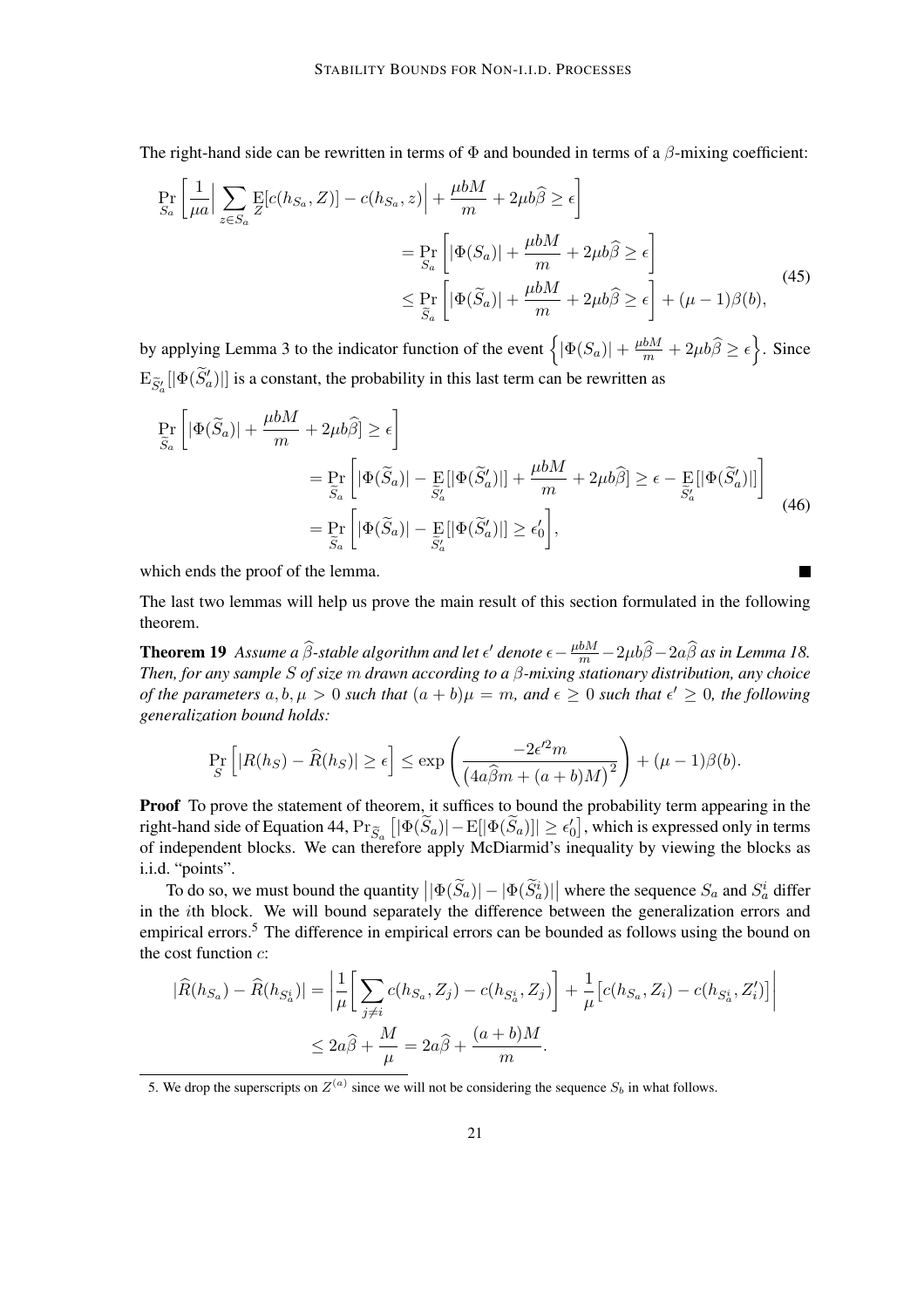The difference in generalization error can be straightforwardly bounded using  $\hat{\beta}$ -stability:

$$
|R(h_{S_a}) - R(h_{S_a^i})| = |\mathop{\mathrm{E}}_Z[c(h_{S_a}, Z)] - \mathop{\mathrm{E}}_Z[c(h_{S_a^i}, Z)]| = |\mathop{\mathrm{E}}_Z[c(h_{S_a}, Z) - c(h_{S_a^i}, Z)]| \leq 2a\hat{\beta}.
$$

Using these bounds in conjunction with McDiarmid's inequality yields

$$
\Pr_{\widetilde{S}_a}[\vert \Phi(\widetilde{S}_a)\vert - \Pr_{\widetilde{S}_a'}[\vert \Phi(\widetilde{S}_a')\vert] \geq \epsilon_0'] \leq \exp\left(\frac{-2\epsilon_0'^2 m}{\left(4a\widehat{\beta}m + (a+b)M\right)^2}\right)
$$

$$
\leq \exp\left(\frac{-2\epsilon'^2 m}{\left(4a\widehat{\beta}m + (a+b)M\right)^2}\right)
$$

.

 $\blacksquare$ 

Note that to show the second inequality we make use of Lemma 17 to establish the fact that

$$
\epsilon'_0 = \epsilon - \frac{\mu bM}{m} - 2\mu b\widehat{\beta} - \mathop{\mathbb{E}}_{\widetilde{S}'_a} [|\Phi(\widetilde{S}'_a)|] \ge \epsilon - \frac{\mu bM}{m} - 2\mu b\widehat{\beta} - 2\alpha \widehat{\beta} = \epsilon'.
$$

Finally, we make use of Lemma 18 to establish the proof,

$$
\Pr_{S}[\left|\Phi(S)\right| \geq \epsilon] \leq \Pr_{\widetilde{S}_a}[\left|\Phi(\widetilde{S}_a)\right| - \mathrm{E}[\left|\Phi(\widetilde{S}_a)\right|] \geq \epsilon'_0] + (\mu - 1)\beta(b)
$$

$$
\leq \exp\left(\frac{-2\epsilon'^2 m}{\left(4a\widehat{\beta}m + (a+b)M\right)^2}\right) + (\mu - 1)\beta(b).
$$

This concludes the proof of the theorem.

In order to make use of this bound, we must determine the values of parameters b and  $\mu$  (a is then equal to  $\mu/m - u$ ). There is a trade-off between selecting a large enough value for b to ensure that the mixing term decreases and choosing a large enough value of  $\mu$  to minimize the remaining terms of the bound. The exact choice of parameters will depend on the type of mixing that is assumed (e.g. algebraic or exponential). In order to choose optimal parameters, it will be useful to view the bound as it holds with high probability, in the following corollary.

**Corollary 20** *Assume a*  $\hat{\beta}$ -stable algorithm and let  $\delta'$  denote  $\delta - (\mu - 1)\beta(b)$ *. Then, for any sample* S *of size* m *drawn according to a* β*-mixing stationary distribution, any choice of the parameters*  $a, b, \mu > 0$  such that  $(a + b)\mu = m$ , and  $\delta \ge 0$  such that  $\delta' \ge 0$ , the following generalization bound *holds with probability at least*  $(1 - \delta)$ *:* 

$$
|R(h_S) - \widehat{R}(h_S)| < \sqrt{\frac{\log{(1/\delta')}}{2m}}\left(4a\widehat{\beta}m + M\frac{m}{\mu}\right) + \mu b\left(\frac{M}{m} + 2\widehat{\beta}\right) + 2a\widehat{\beta}
$$

In the case of a fast mixing distribution, it is possible to select the values of the parameters to retrieve a bound as in the i.i.d. case, i.e.  $|R(h_S) - \hat{R}(h_S)| = O\left(m^{-\frac{1}{2}}\sqrt{\log 1/\delta}\right)$ . In particular, for  $\beta(b) \equiv 0$ , we can choose  $a = 0$ ,  $b = 1$ , and  $\mu = m$  to retrieve the i.i.d. bound of Bousquet and Elisseeff (2001).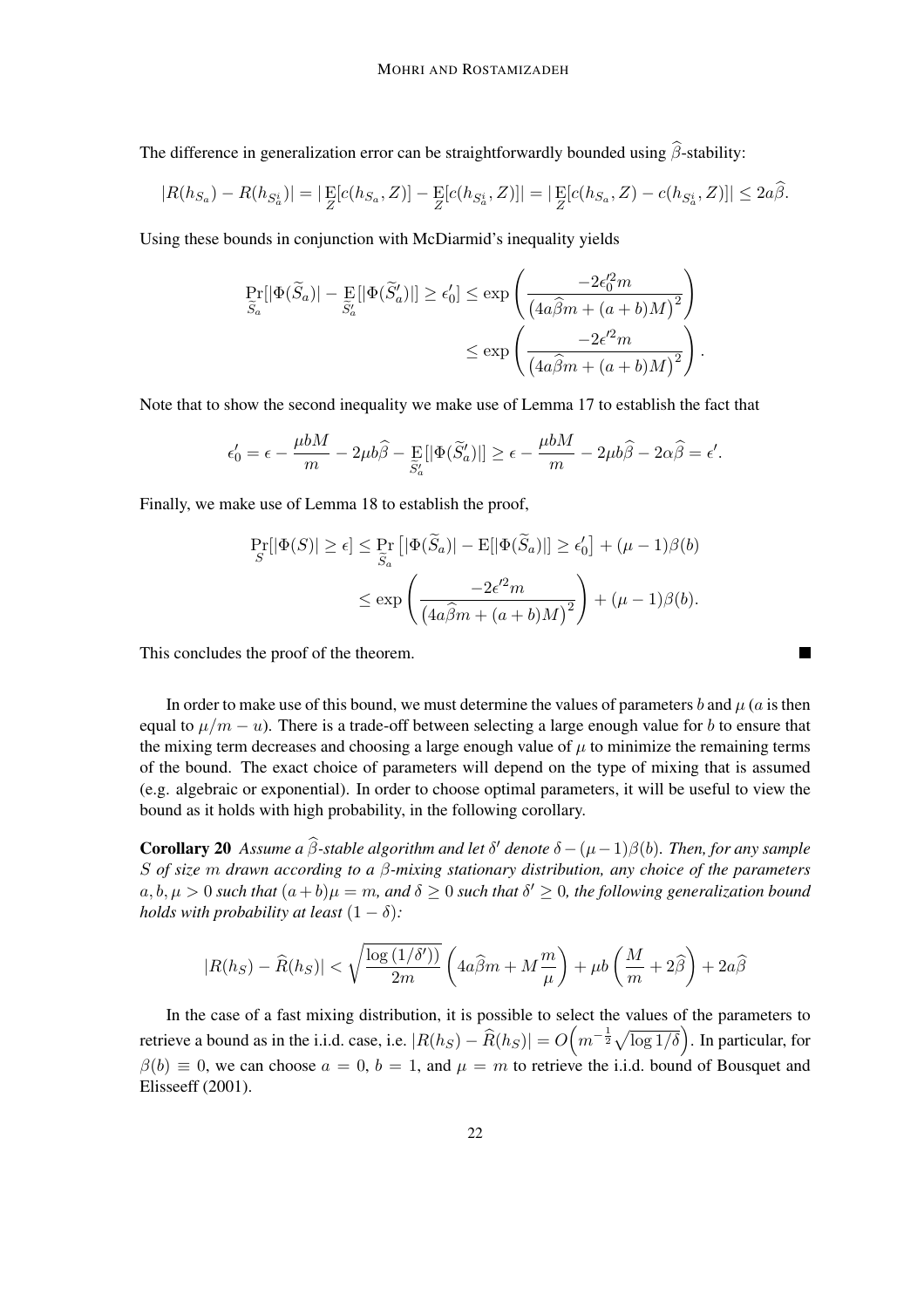In the following, we examine slower mixing algebraic  $\beta$ -mixing distributions, which are thus not close to the i.i.d. scenario. For algebraic mixing, the mixing parameter is defined as  $\beta(b) = b^{-r}$ . In that case, we wish to minimize the following function in terms of  $\mu$  and b:

$$
s(\mu, b) = \frac{\mu}{b^r} + \frac{m^{3/2}\hat{\beta}}{\mu} + \frac{m^{1/2}}{\mu} + \mu b\left(\frac{1}{m} + \hat{\beta}\right). \tag{47}
$$

The first term of the function captures the condition  $\delta > (\mu + 1)\beta(b) \approx \mu/b^r$  and the remaining terms capture the shape of the bound in Corollary 20.

Setting the derivative with respect to each variable  $\mu$  and b to zero and solving for each parameter results in the following expressions:

$$
b = C_r \gamma^{-\frac{1}{r+1}} \qquad \mu = \frac{m^{3/4} \gamma^{\frac{1}{2(r+1)}}}{\sqrt{C_r (1 + 1/r)}},\tag{48}
$$

where  $\gamma = (m^{-1} + \widehat{\beta})$  and  $C_r = r^{\frac{1}{r+1}}$  is a constant defined by the parameter r.

Now, assuming  $\hat{\beta} = O(m^{-\alpha})$  for some  $0 < \alpha \leq 1$ , we analyze the convergence behavior of Corollary 20. First, we observe that the terms b and  $\mu$  have the following asymptotic behavior,

$$
b = O\left(m^{\frac{\alpha}{r+1}}\right) \qquad \mu = O\left(m^{\frac{3}{4} - \frac{\alpha}{2(r+1)}}\right). \tag{49}
$$

Next, we consider the condition  $\delta' > 0$  which is equivalent to,

$$
\delta > (\mu - 1)\beta(b) = O\bigg(m^{\frac{3}{4} - \alpha\left(1 - \frac{1}{2(r+1)}\right)}\bigg).
$$
\n(50)

In order for the right-hand side of the inequality to converge, it must be the case that  $\alpha > \frac{3r+3}{4r+2}$ . In particular, if  $\alpha = 1$ , as is the case for several algorithms in Section 3.5, then it suffices that  $r > 1$ .

Finally, in order to see how the bound itself converges, we study the asymptotic behavior of the terms of Equation 47 (without the first term, which corresponds to the quantity already analyzed in Equation 50):

$$
\underbrace{\frac{m^{3/2}\widehat{\beta}}{\mu} + \mu b \widehat{\beta}}_{(a)} + \underbrace{\frac{m^{1/2}}{\mu} + \frac{\mu b}{m}}_{(b)} = O\underbrace{\left(m^{\frac{3}{4}-\alpha\left(1-\frac{1}{2(r+1)}\right)} + m^{\frac{\alpha}{2(r+1)}-\frac{1}{4}}\right)}_{(a)}.
$$
(51)

This expression can be further simplified by noticing that  $(b) < (a)$  for all  $0 < \alpha < 1$  (with equality at  $\alpha = 1$ ). Thus, both the bound and the condition on  $\delta$  decrease asymptotically as the term in (a), resulting in the following corollary.

**Corollary 21** *Assume a*  $\widehat{\beta}$ -stable algorithm with  $\widehat{\beta} = O(m^{-1})$  and let  $\delta' = \delta - m^{\frac{1}{2(r+1)} - \frac{1}{4}}$ . Then, *for any sample* S *of size* m *drawn according to a algebraic* β*-mixing stationary distribution, and*  $\delta \geq 0$  such that  $\delta' \geq 0$ , the following generalization bound holds with probability at least  $(1 - \delta)$ :

$$
|R(h_S) - \widehat{R}(h_S)| < O\bigg(m^{\frac{1}{2(r+1)} - \frac{1}{4}} \sqrt{\log(1/\delta')}\bigg). \tag{52}
$$

As in previous bounds  $r > 1$  is required for convergence. Furthermore, as expected, a larger mixing parameter r leads to a more favorable bound.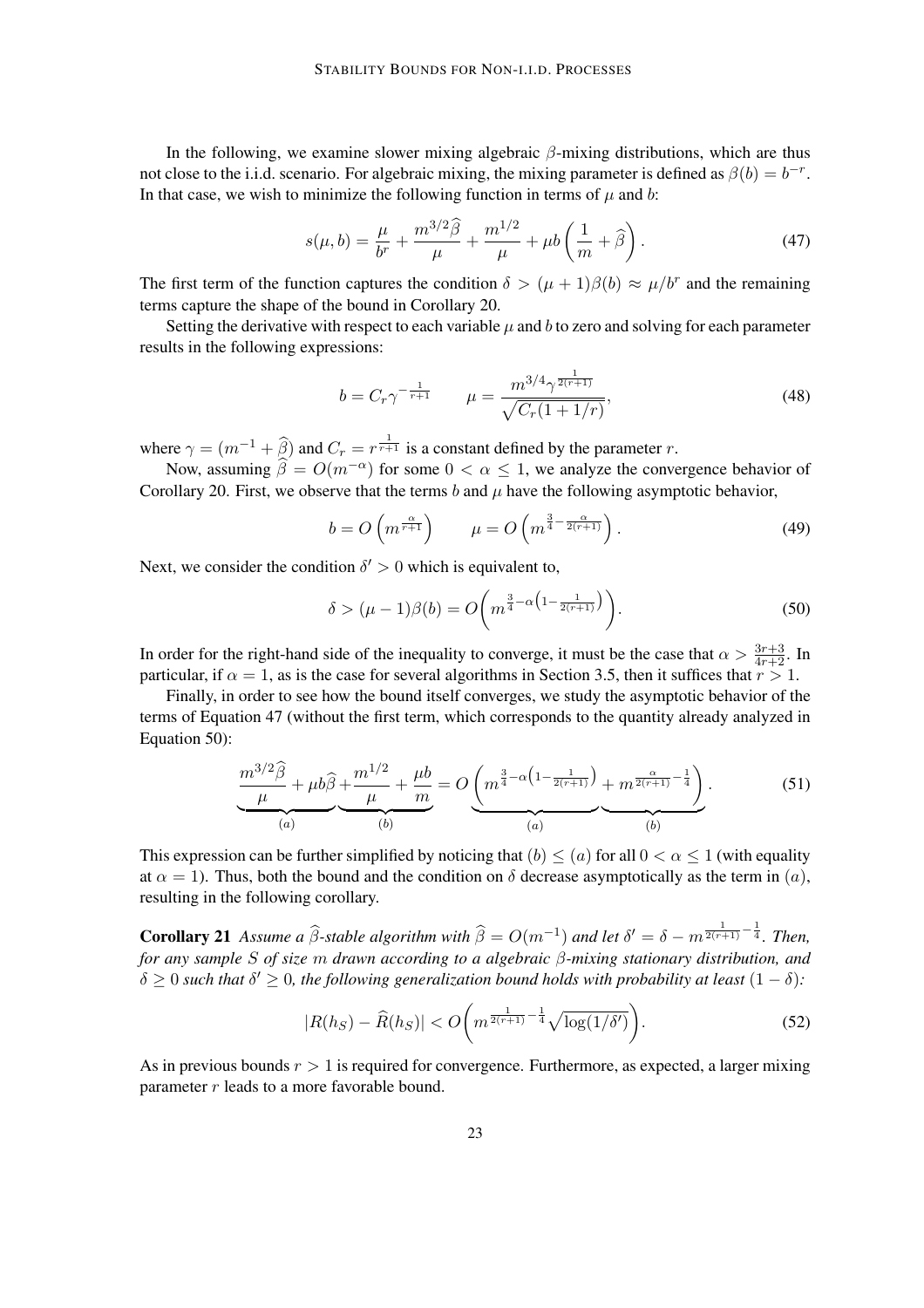## 5. Conclusion

We presented stability bounds for both  $\varphi$ -mixing and  $\beta$ -mixing stationary sequences. Our bounds apply to large classes of algorithms, including common algorithms such as SVR, KRR, and SVMs, and extend to non-i.i.d. scenarios existing i.i.d. stability bounds. Since they are algorithm-specific, these bounds can often be tighter than other generalization bounds based on general complexity measures for families of hypotheses. As in the i.i.d. case, weaker notions of stability might help further improve and refine these bounds. These stability bounds complement general data-dependent learning bounds we have shown elsewhere for stationary  $\beta$ -mixing sequences using the notion of Rademacher complexity (Mohri and Rostamizadeh, 2009).

The stability bounds we presented can be used to analyze the properties of stable algorithms when used in the non-i.i.d settings studied. But, more importantly, they can serve as a tool for the design of novel and accurate learning algorithms. Of course, some mixing properties of the distributions need to be known to take advantage of the information supplied by our generalization bounds. In some problems, it is possible to estimate the shape of the mixing coefficients. This should help devising such algorithms.

## Acknowledgments

We thank the editor and the reviewers for several comments that helped improve the original version of this paper.

#### References

- Sergei Natanovich Bernstein. Sur l'extension du théorème limite du calcul des probabilités aux sommes de quantités dépendantes. Mathematische Annalen, 97:1–59, 1927.
- Olivier Bousquet and André Elisseeff. Algorithmic stability and generalization performance. In *Advances in Neural Information Processing Systems*, 2001.
- Olivier Bousquet and Andre Elisseeff. Stability and generalization. ´ *Journal of Machine Learning Research*, 2:499–526, 2002.
- Jean-René Chazottes, Pierre Collet, Christof Külske, and Frank Redig. Concentration inequalities for random fields via coupling. *Probability Theory and Related Fields*, 137(1):201–225, 2007.
- Corinna Cortes and Vladimir N. Vapnik. Support-Vector Networks. *Machine Learning*, 20(3): 273–297, 1995.
- Luc Devroye and T. J. Wagner. Distribution-free performance bounds for potential function rules. In *Information Theory, IEEE Transactions on*, volume 25, pages 601–604, 1979.
- Paul Doukhan. *Mixing: Properties and Examples*. Springer-Verlag, 1994.
- Michael Kearns and Dana Ron. Algorithmic stability and sanity-check bounds for leave-one-out cross-validation. In *Computational Learing Theory*, pages 152–162, 1997.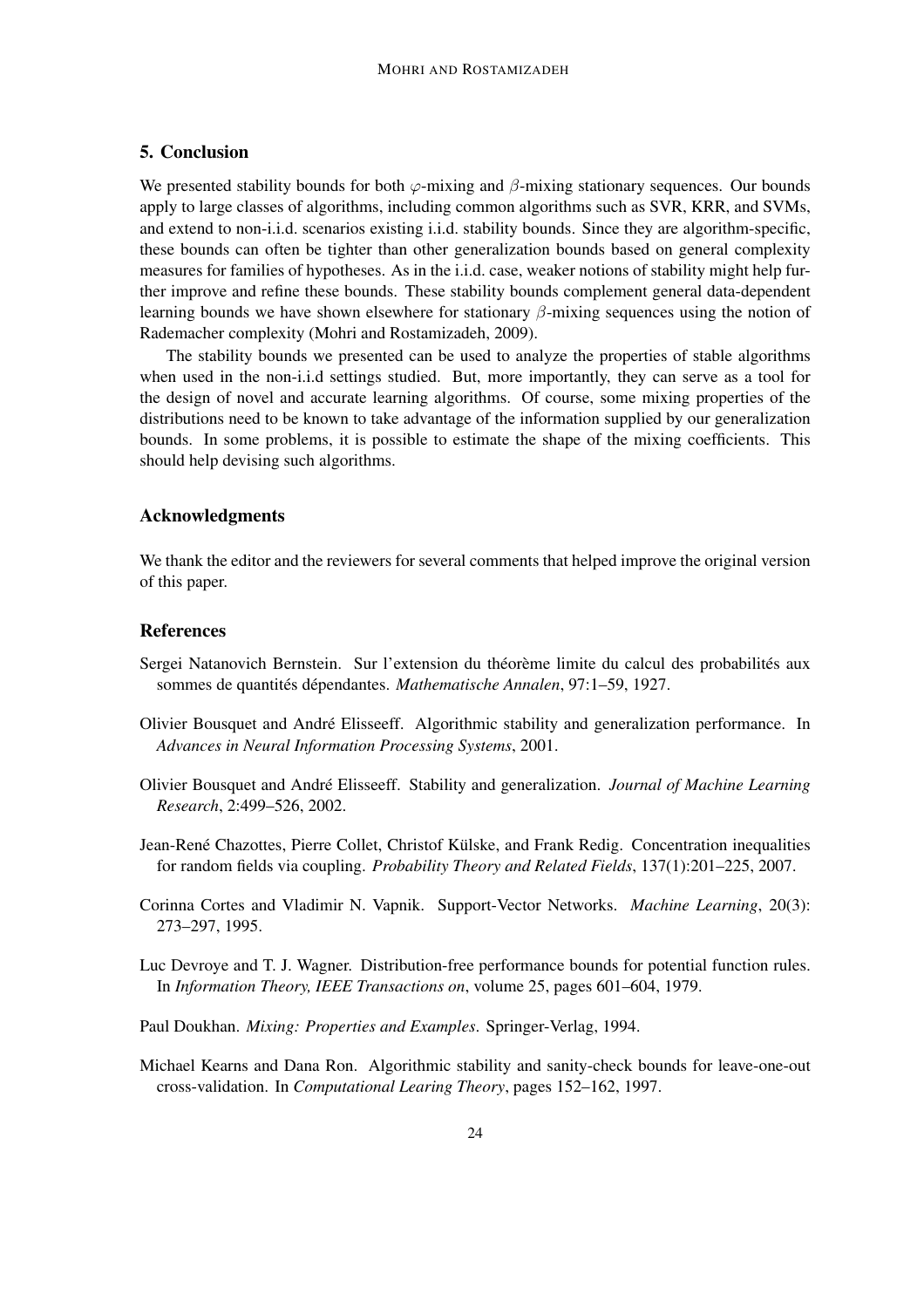- Leo Kontorovich. *Measure Concentration of Strongly Mixing Processes with Applications*. PhD thesis, Carnegie Mellon University, 2007.
- Leo Kontorovich and Kavita Ramanan. Concentration inequalities for dependent random variables via the martingale method. *Annals of Probability*, 36(6):2126–2158, 2008.
- Aurélie Lozano, Sanjeev Kulkarni, and Robert Schapire. Convergence and consistency of regularized boosting algorithms with stationary β-mixing observations. In *Advances in Neural Information Processing Systems*, 2006.
- Katalin Marton. Measure concentration for a class of random processes. *Probability Theory and Related Fields*, 110(3):427–439, 1998.
- Davide Mattera and Simon Haykin. Support vector machines for dynamic reconstruction of a chaotic system. In *Advances in kernel methods: support vector learning*, pages 211–241. MIT Press, Cambridge, MA, USA, 1999. ISBN 0-262-19416-3.
- Colin McDiarmid. On the method of bounded differences. In *Surveys in Combinatorics*, pages 148–188. Cambridge University Press, 1989.
- Ron Meir. Nonparametric time series prediction through adaptive model selection. *Machine Learning*, 39(1):5–34, April 2000.
- Dharmendra Modha and Elias Masry. On the consistency in nonparametric estimation under mixing assumptions. *IEEE Transactions of Information Theory*, 44:117–133, 1998.
- Mehryar Mohri and Afshin Rostamizadeh. Stability bounds for non-iid processes. In *Advances in Neural Information Processing Systems*, 2007.
- Mehryar Mohri and Afshin Rostamizadeh. Rademacher complexity bounds for non-i.i.d. processes. In *Advances in Neural Information Processing Systems (NIPS 2008)*, pages 1097–1104, Vancouver, Canada, 2009. MIT Press.
- Klaus-Robert Müller, Alex Smola, Gunnar Rätsch, Bernhard Schölkopf, Jens Kohlmorgen, and Vladimir Vapnik. Predicting time series with support vector machines. In *Proceedings of the International Conference on Artificial Neural Networks*, Lecture Notes in Computer Science, pages 999–1004. Springer, 1997.
- Paul-Marie Samson. Concentration of measure inequalities for Markov chains and-mixing processes. *Annals Probability*, 28(1):416–461, 2000.
- Craig Saunders, Alexander Gammerman, and Volodya Vovk. Ridge Regression Learning Algorithm in Dual Variables. In *Proceedings of the Fifteenth International Conference on Machine Learning*, pages 515–521. Morgan Kaufmann Publishers Inc., 1998.
- Vladimir N. Vapnik. *Statistical Learning Theory*. Wiley-Interscience, New York, 1998.
- Mathukumalli Vidyasagar. *Learning and Generalization: with Applications to Neural Networks*. Springer, 2003.